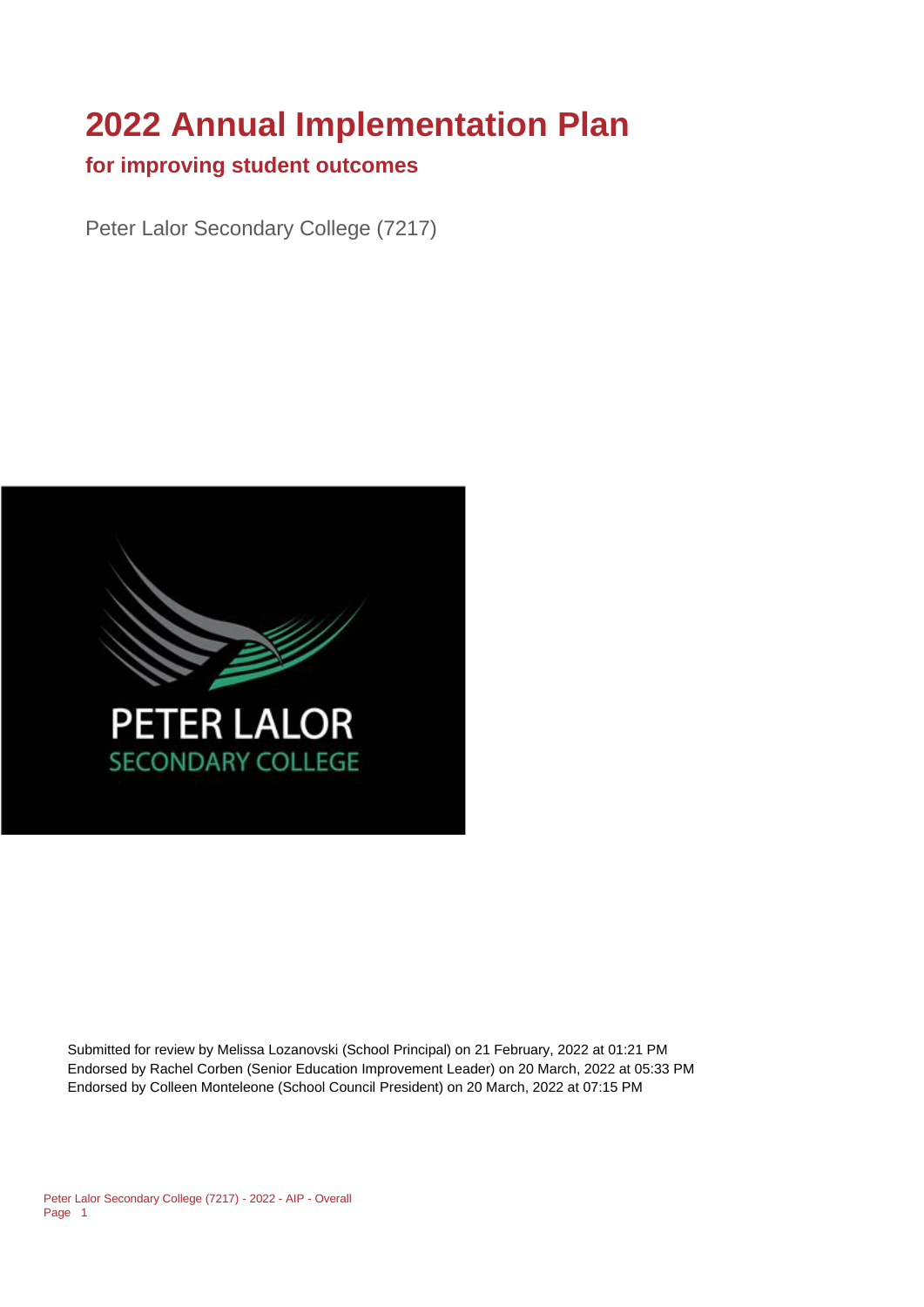# **Self-evaluation Summary - 2022**

|                                           | <b>FISO 2.0 Dimensions</b>                                                                                                                                                                                                       | <b>Self-evaluation Level</b> |
|-------------------------------------------|----------------------------------------------------------------------------------------------------------------------------------------------------------------------------------------------------------------------------------|------------------------------|
| <b>Teaching</b><br>and<br><b>Learning</b> | Documented teaching and learning program based on the Victorian<br>Curriculum and senior secondary pathways, incorporating extra-<br>curricula programs                                                                          |                              |
|                                           | Use of common and subject-specific high impact teaching and<br>learning strategies as part of a shared and responsive teaching and<br>learning model implemented through positive and supportive student-<br>staff relationships | Evolving                     |

| <b>Assessment</b> | Systematic use of assessment strategies and measurement practices<br>to obtain and provide feedback on student learning growth, attainment<br>and wellbeing capabilities | Emerging |
|-------------------|--------------------------------------------------------------------------------------------------------------------------------------------------------------------------|----------|
|                   | Systematic use of data and evidence to drive the prioritisation,<br>development, and implementation of actions in schools and<br>classrooms.                             |          |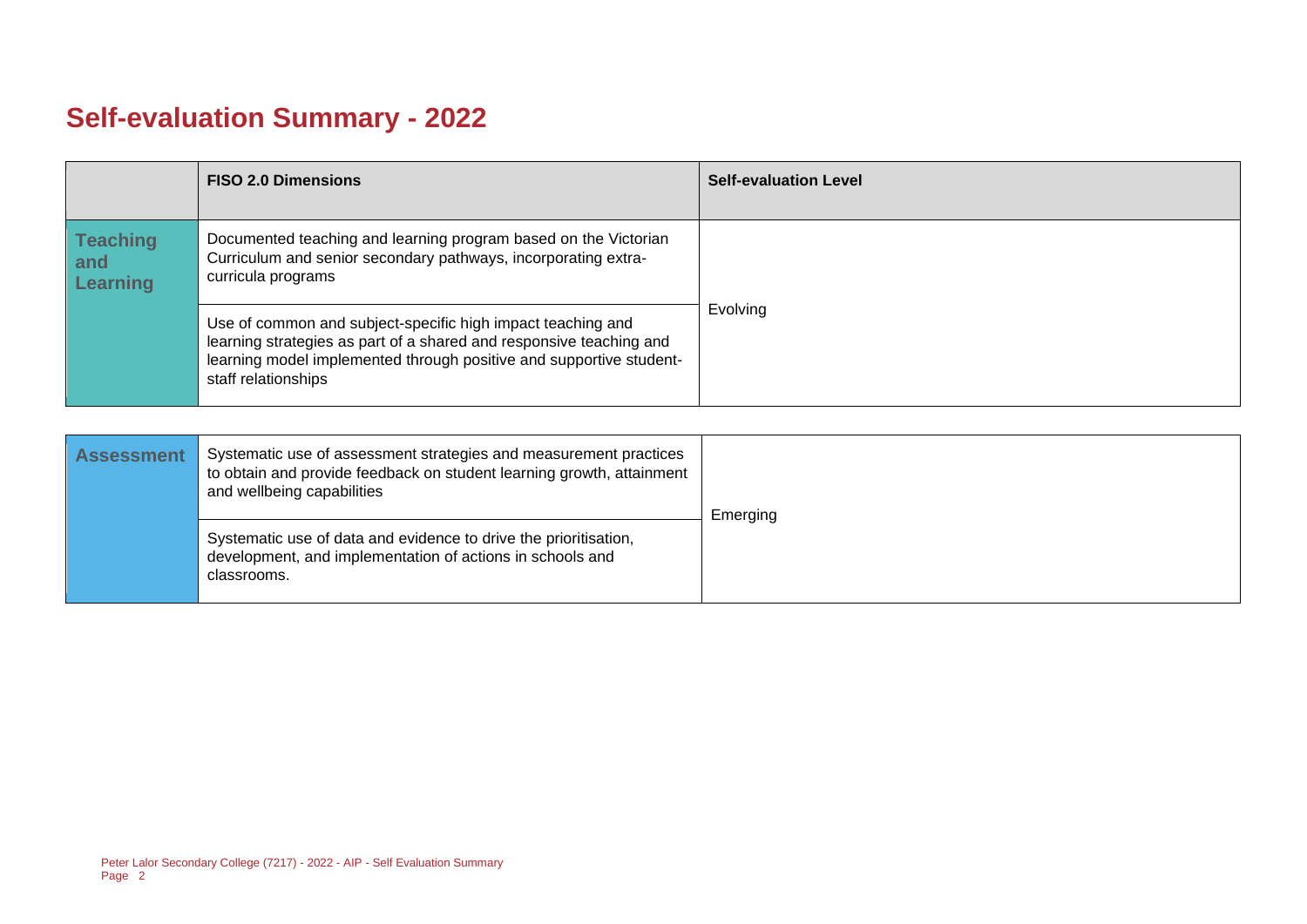| Leadership | The strategic direction and deployment of resources to create and<br>reflect shared goals and values; high expectations; and a positive,<br>safe and orderly learning environment | Evolving |
|------------|-----------------------------------------------------------------------------------------------------------------------------------------------------------------------------------|----------|
|            | Shared development of a culture of respect and collaboration with<br>positive and supportive relationships between students and staff at the<br>core                              |          |

| <b>Engagement</b> | Activation of student voice and agency, including in leadership and<br>learning, to strengthen students' participation and engagement in<br>school                                    | Evolving |
|-------------------|---------------------------------------------------------------------------------------------------------------------------------------------------------------------------------------|----------|
|                   | Strong relationships and active partnerships between schools and<br>families/carers, communities, and organisations to strengthen<br>students' participation and engagement in school |          |

| <b>Support</b> | Responsive, tiered and contextualised approaches and strong<br>relationships to support student learning, wellbeing and inclusion                                         |          |
|----------------|---------------------------------------------------------------------------------------------------------------------------------------------------------------------------|----------|
|                | Effective use of resources and active partnerships with families/carers,<br>specialist providers and community organisations to provide<br>responsive support to students | Emerging |

| The school has undergone a significant period of trauma with significant changes to leadership and staffing, including the<br>Enter your reflective comments<br>sudden passing of the substantive principal.<br>A significant amount of work was completed in Term 4 of 2021 to begin tackling the challenges and key priority areas of<br>2022.<br>There is a great need for time to be invested in providing the opportunity for staff to engage in individualised professional<br>development, relevant to their individual needs.<br>The introduction of strategic teams was effective in providing a collaborative space for staff to work on key priority areas. |  |
|------------------------------------------------------------------------------------------------------------------------------------------------------------------------------------------------------------------------------------------------------------------------------------------------------------------------------------------------------------------------------------------------------------------------------------------------------------------------------------------------------------------------------------------------------------------------------------------------------------------------------------------------------------------------|--|
|------------------------------------------------------------------------------------------------------------------------------------------------------------------------------------------------------------------------------------------------------------------------------------------------------------------------------------------------------------------------------------------------------------------------------------------------------------------------------------------------------------------------------------------------------------------------------------------------------------------------------------------------------------------------|--|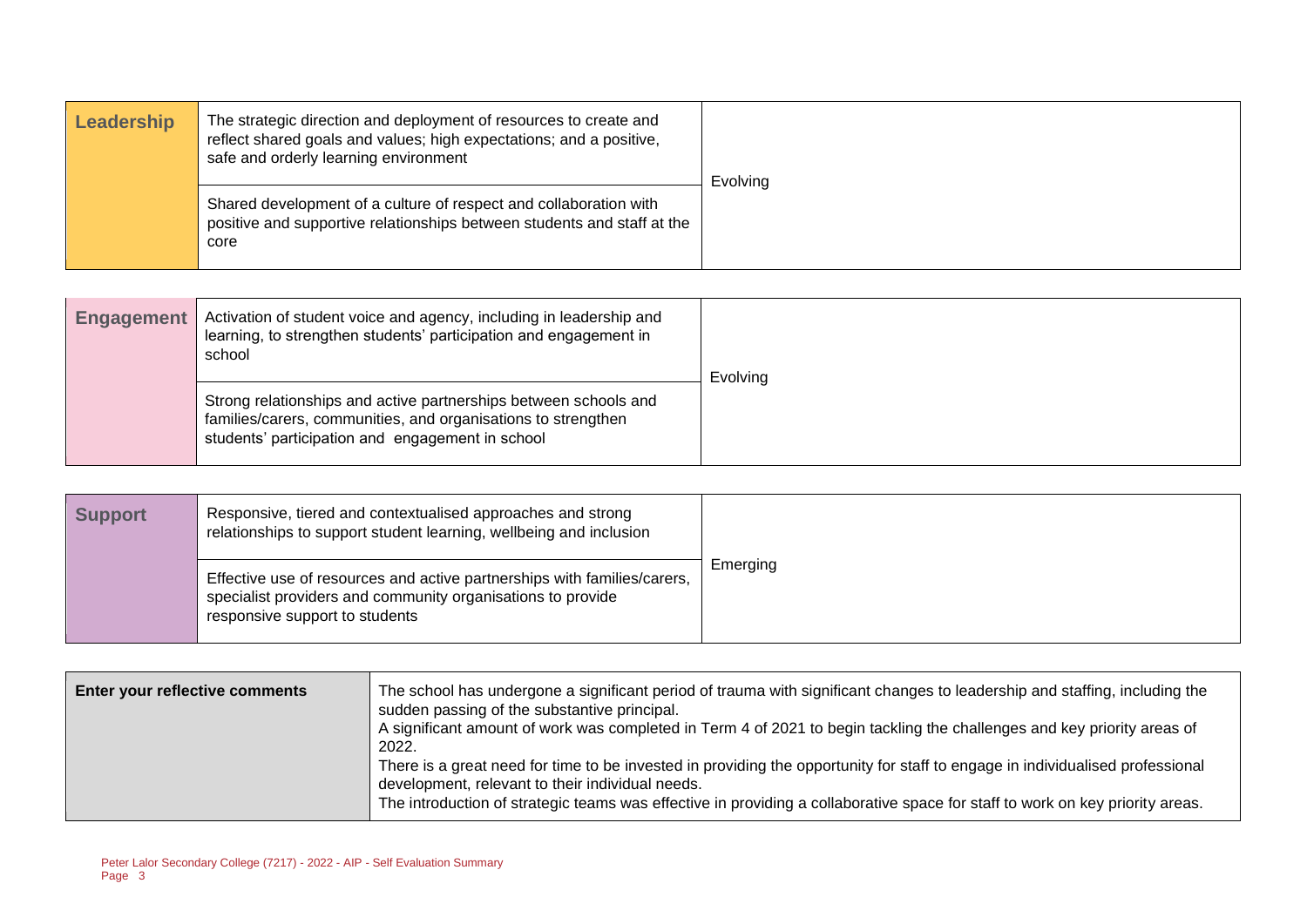|                                  | The changes to the meeting structure and allocation of time will provide the school with the ability to provide adequate<br>planning time and will provide the opportunity and time for staff to effectively in engage in PLCs.<br>The development of yearly scope and sequences has been most effective in ensuring development of enriching teaching<br>and learning programs and provides clear direction and structure for the programs offered at PLSC, including the<br>establishment of the Assessment and Reporting Schedules.<br>There is a clear focus on the collation of triangulated data to track student progress and growth including pre-testing and<br>post-testing.<br>Resources have been specifically allocated to the Tutor Initiative and MYLNS which will likely evolve into an intervention<br>program for the school to continue using beyond the targeted funding provided by the Department.<br>There is a great need for the school to focus on building student leadership programs and initiatives and this will commence<br>in 2022 through the Connect Program.<br>The well-being space also requires extreme attention including the development of precise systems and processes to<br>ensure the school is not only effectively supporting students but that we are compliant in doing so. The addition of the<br>Mental Health Practitioner will see this area of the school grow and develop. |
|----------------------------------|-------------------------------------------------------------------------------------------------------------------------------------------------------------------------------------------------------------------------------------------------------------------------------------------------------------------------------------------------------------------------------------------------------------------------------------------------------------------------------------------------------------------------------------------------------------------------------------------------------------------------------------------------------------------------------------------------------------------------------------------------------------------------------------------------------------------------------------------------------------------------------------------------------------------------------------------------------------------------------------------------------------------------------------------------------------------------------------------------------------------------------------------------------------------------------------------------------------------------------------------------------------------------------------------------------------------------------------------------------------------------------------------------------------------------------------|
| <b>Considerations for 2022</b>   | It is critical for the school to adopt a whole school model and upon consultation it has been decided that PLSC will adopt the<br>Berry Street Educational Model.<br>With the significant changes to the leadership team, the school has already undergone and will continue to undergo several<br>changes in 2022. These changes may cause some delays in achieving the set goals and targets.<br>Rectifying the current concerns in the well-being space will be paramount and redeveloping the space to include the support<br>of the Mental Health Practitioner will be vital.<br>A key focus on Student Voice and Agency will be a key priority<br>We also need to consider that our Year 9 cohort, our newest enrolments join us in a new school environment and we need<br>to acknowledge that the last, uninterrupted academic year they had was as Year 6 students.<br>We need to be aware that will see the impact that COVID, lockdowns and remote learning has had on our young people.<br>We will need to be prepared to reintegrate them into the learning environment, recondition their behaviours and re-establish<br>the expectations of the learning environment.<br>We need to acknowledge that the mental health and well-being of our young people may require attention and addressing<br>any concerns will be paramount.                                                                                    |
| Documents that support this plan |                                                                                                                                                                                                                                                                                                                                                                                                                                                                                                                                                                                                                                                                                                                                                                                                                                                                                                                                                                                                                                                                                                                                                                                                                                                                                                                                                                                                                                     |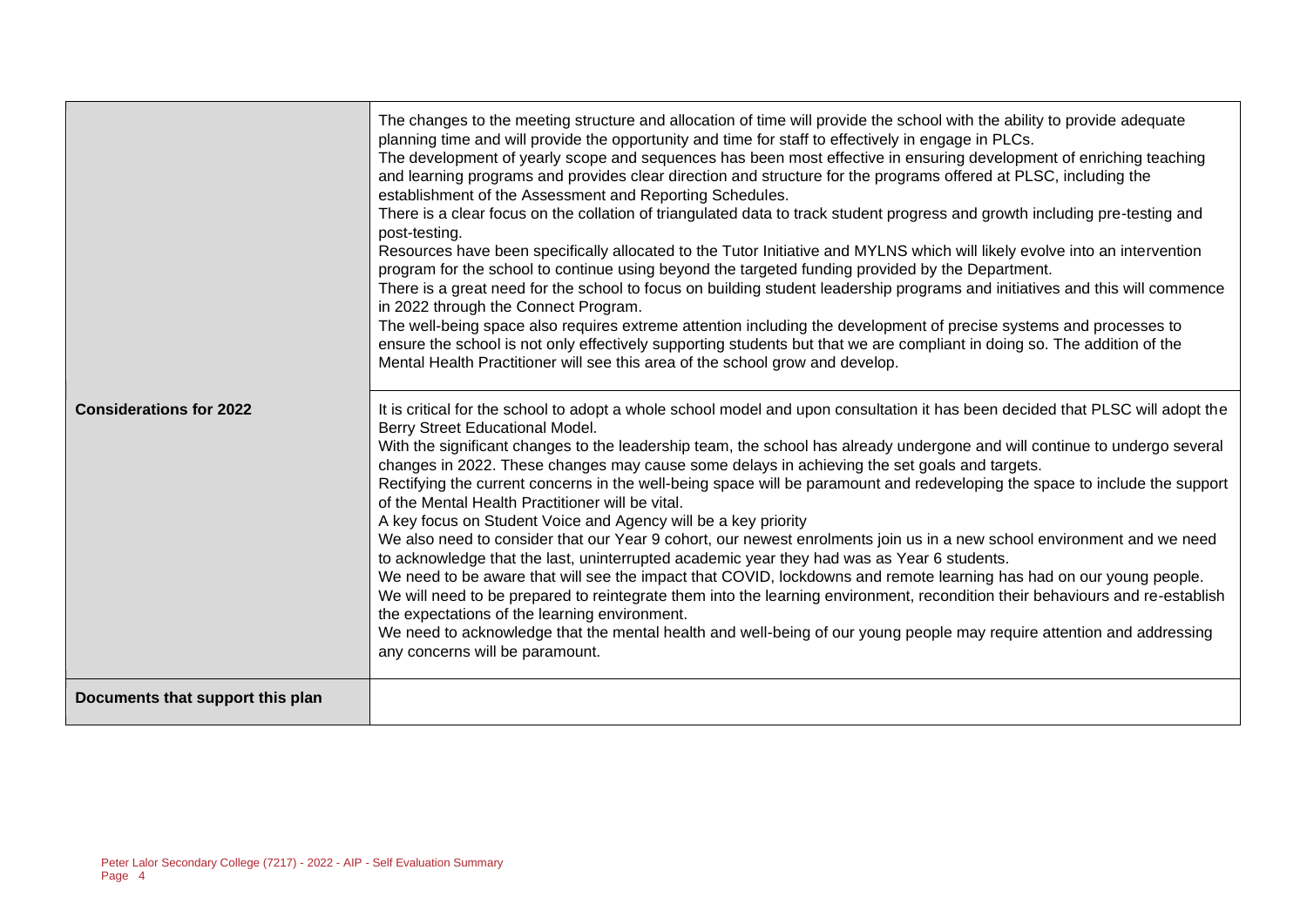# **SSP Goals Targets and KIS**

| Goal 1                                                         | <b>2022 Priorities Goal</b><br><br><br>Some of our students have thrived in the remote learning environment, others have maintained their learning progress,<br>and some need extra learning and wellbeing support despite the best efforts of their teachers and families. In 2022 we will<br>continue to focus on student learning - with an increased focus on numeracy - and student wellbeing through the 2022<br>Priorities Goal, a learning Key Improvement Strategy and a wellbeing Key Improvement Strategy. We will teach and<br>support each student at their point of need and in line with FISO. |
|----------------------------------------------------------------|---------------------------------------------------------------------------------------------------------------------------------------------------------------------------------------------------------------------------------------------------------------------------------------------------------------------------------------------------------------------------------------------------------------------------------------------------------------------------------------------------------------------------------------------------------------------------------------------------------------|
| Target 1.1                                                     | Support for the 2022 Priorities                                                                                                                                                                                                                                                                                                                                                                                                                                                                                                                                                                               |
| Key Improvement Strategy 1.a<br>Priority 2022 Dimension        | Learning - Support both those who need extra support and those who have thrived to continue to extend their learning,<br>especially in numeracy                                                                                                                                                                                                                                                                                                                                                                                                                                                               |
| <b>Key Improvement Strategy 1.b</b><br>Priority 2022 Dimension | Wellbeing - Effectively mobilise available resources to support students' wellbeing and mental health, especially the most<br>vulnerable                                                                                                                                                                                                                                                                                                                                                                                                                                                                      |
| Goal 2                                                         | Improve student learning outcomes.                                                                                                                                                                                                                                                                                                                                                                                                                                                                                                                                                                            |
| Target 2.1                                                     | Improve literacy outcomes:<br>• To have students at Peter Lalor Secondary College achieve one year's growth or more, based<br>on Fountas and Pinnell data, from 40% in 2021 to 50% in 2024.<br>• To have 30% of students at Peter Lalor Secondary College achieve one year's growth or more,<br>based on PAT Reading Comprehension Assessment, from 2021 to 2024.                                                                                                                                                                                                                                             |
| <b>Target 2.2</b>                                              | Improve numeracy outcome:                                                                                                                                                                                                                                                                                                                                                                                                                                                                                                                                                                                     |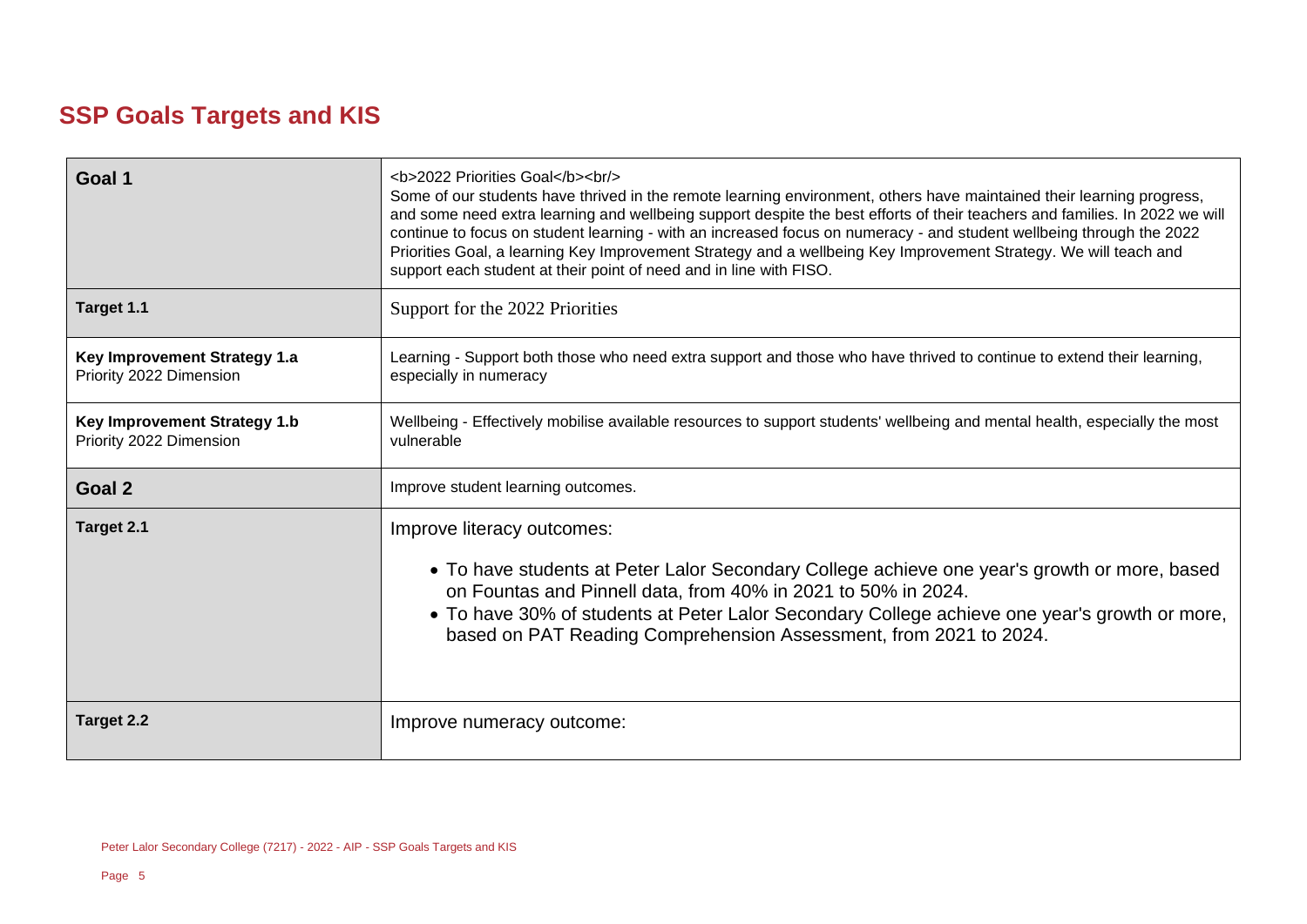|                                                                            | • To have 25% of students at Peter Lalor Secondary College achieve one year's growth or more,<br>based on PAT Maths Assessment, from 2021 to 2024.                                                                             |
|----------------------------------------------------------------------------|--------------------------------------------------------------------------------------------------------------------------------------------------------------------------------------------------------------------------------|
| Target 2.3                                                                 | Improve the percentage positive endorsement for the following factors in the School Staff Survey:<br>• academic emphasis from 59% (2019) to 80% (2024)<br>• collective focus on student learning from 64% (2019) to 80% (2024) |
| <b>Key Improvement Strategy 2.a</b><br><b>Building practice excellence</b> | Develop and trial a school instructional model to deliver a consistent approach throughout the school                                                                                                                          |
| <b>Key Improvement Strategy 2.b</b><br>Curriculum planning and assessment  | Improve teacher capability to document and implement differentiated programs to improve student skills in literacy and<br>numeracy                                                                                             |
| <b>Key Improvement Strategy 2.c</b><br>Evaluating impact on learning       | Improve teacher capability to use data to plan differentiated teaching and learning programs to improve student skills in<br>literacy and numeracy                                                                             |
| Goal 3                                                                     | Improve outcomes in pathways and transitions.                                                                                                                                                                                  |
| Target 3.1                                                                 | Improve the percentage of positive pathways outcomes for students from 50% (2021) to 75% (2024)                                                                                                                                |
| Target 3.2                                                                 | Improve the percentage of students with Career Action Plans (CAPs) from 50% (2020) to 90% (2024)                                                                                                                               |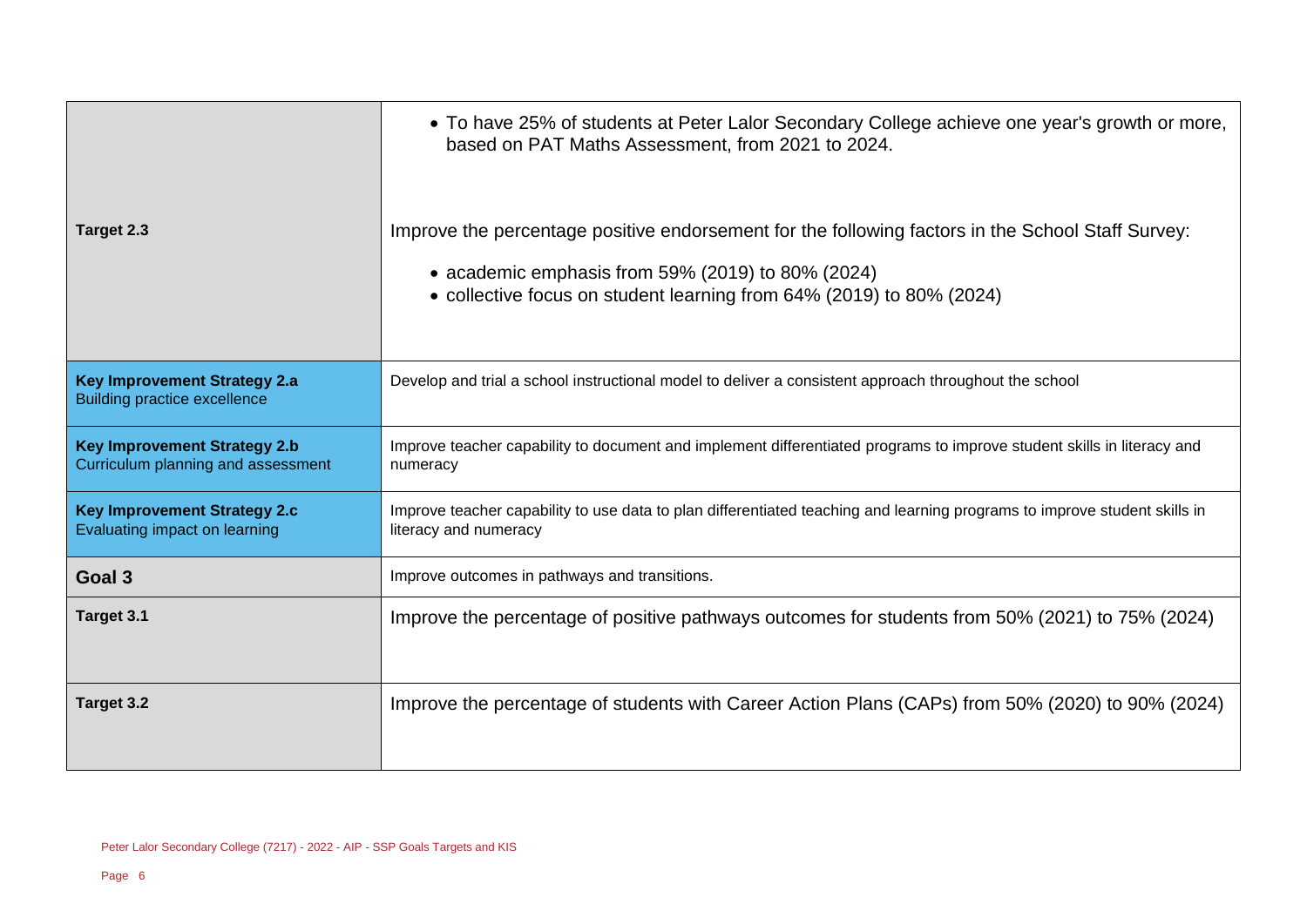| Target 3.3                                                                 | Improve the percentage participation rate of students in Student Workplace Learning (SWL) from<br>32.25% (2020) to 80% (2024)                                                                                                                                                                                                                                                                                   |
|----------------------------------------------------------------------------|-----------------------------------------------------------------------------------------------------------------------------------------------------------------------------------------------------------------------------------------------------------------------------------------------------------------------------------------------------------------------------------------------------------------|
| <b>Key Improvement Strategy 3.a</b><br>Vision, values and culture          | Develop a culture of aspiration for students<br>Actions:<br>- Establish an Alumni program<br>- Celebrate positive transition outcomes of past students in previous cohorts<br>- Feature aspiration building activities within the Career development program at each year level                                                                                                                                 |
| <b>Key Improvement Strategy 3.b</b><br>Curriculum planning and assessment  | Develop internal processes for record keeping relating to Pathways<br>Actions:<br>- Establish digital tracking systems for Careers & Pathways programs and initiatives to collect and collate careers related<br>data<br>- Document Careers & Pathways operational processes and data collection processes<br>- Develop sub-categories within the school management system to allow for accurate record keeping |
| <b>Key Improvement Strategy 3.c</b><br><b>Building practice excellence</b> | Develop staff capability to effectively develop and monitor student CAPs.<br>Actions:<br>- Establish and document a staff and student CAP process and procedure<br>- Conduct staff professional learning sessions with respect to Career Action Plans<br>- Include CAP's in Semester Reports to be discussed at 3 Way Conferences                                                                               |
| Goal 4                                                                     | Improve student engagement.                                                                                                                                                                                                                                                                                                                                                                                     |
| Target 4.1                                                                 | Improve the levels of student positivity regarding their engagement in school programs with improved<br>positive endorsement in the Attitudes to Schools Survey for Learner Characteristics and Disposition<br>and Social Engagement                                                                                                                                                                            |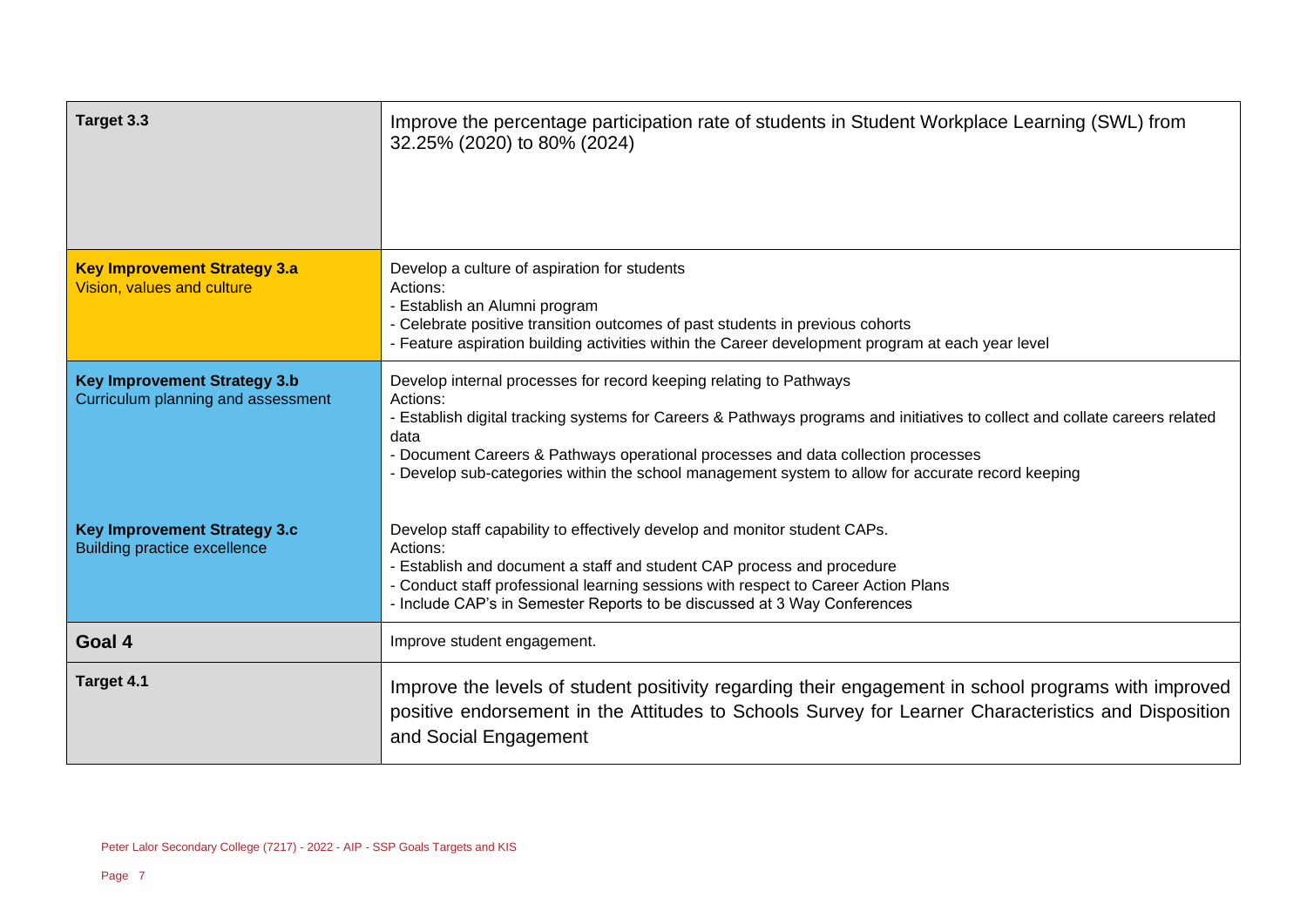|            | Learner characteristics and disposition<br>• Attitudes to attendance from 92 percent (2019) to 95 percent (2024)<br>• Motivation and interest from 95 percent (2019) to 96 percent (2024)<br>• Resilience from 92 percent (2019) to 95 percent (2024)<br>• Self-regulation and goal setting from 91 percent (2019) to 95 percent (2024)<br>• Learning confidence from 93 percent (2019) to 95 percent (2024)<br>Social Engagement<br>• Sense of connectedness from 94 percent (2019) to 95 percent (2024)<br>• School staged transition (Year 10-12) from 96 percent (2019) to 97 percent (2024)<br>• Student voice and agency from 95 percent (2019) to 96 percent (2024) |
|------------|----------------------------------------------------------------------------------------------------------------------------------------------------------------------------------------------------------------------------------------------------------------------------------------------------------------------------------------------------------------------------------------------------------------------------------------------------------------------------------------------------------------------------------------------------------------------------------------------------------------------------------------------------------------------------|
| Target 4.2 | Improve staff attitudes regarding their capability to implement school-wide learning programs. Improvement will<br>be determined by increasing the percentage of endorsement in the Staff Attitudes to Schools Survey in the<br>following areas:<br>• School Climate: From 53.5 percent (2021) to 60 percent (2024)<br>• Professional Learning: From 52.8 percent (2021) to 65 percent (2024)<br>• Teaching and Learning- Practice Improvement: From 54.2 percent (2021) to 65 percent (2024)<br>• Teaching and Learning-Planning: From 55.6 percent (2021) to 65 percent (2024)                                                                                           |
| Target 4.3 | Improve student attendance across all year levels.<br>• Decrease the average number of student absence days from 44.6 (2020) to 30 (2024)                                                                                                                                                                                                                                                                                                                                                                                                                                                                                                                                  |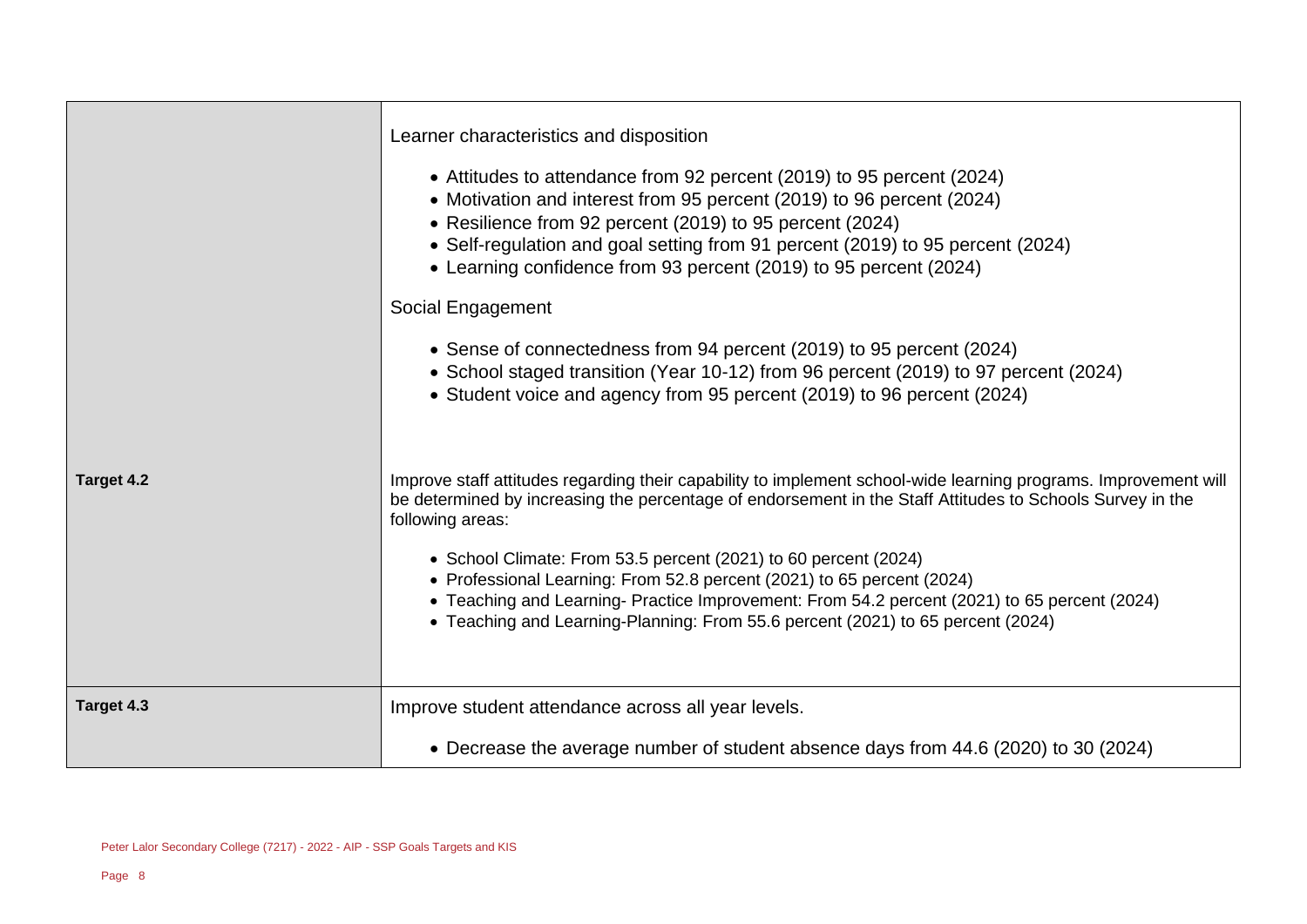|                                                                                          | • Decrease the average number of student unexplained absence days from 29.6 (2020) to 10<br>(2024).                                                                   |
|------------------------------------------------------------------------------------------|-----------------------------------------------------------------------------------------------------------------------------------------------------------------------|
| <b>Key Improvement Strategy 4.a</b><br>Curriculum planning and assessment                | Develop and document a PLSC trauma informed model of education.                                                                                                       |
| <b>Key Improvement Strategy 4.b</b><br>Building practice excellence                      | Develop staff capability to implement a trauma informed model of education                                                                                            |
| <b>Key Improvement Strategy 4.c</b><br>Evidence-based high-impact teaching<br>strategies | Develop student capability to set medium term learning goals with teachers and quardians in student support group<br>meetings and short term goals in class programs. |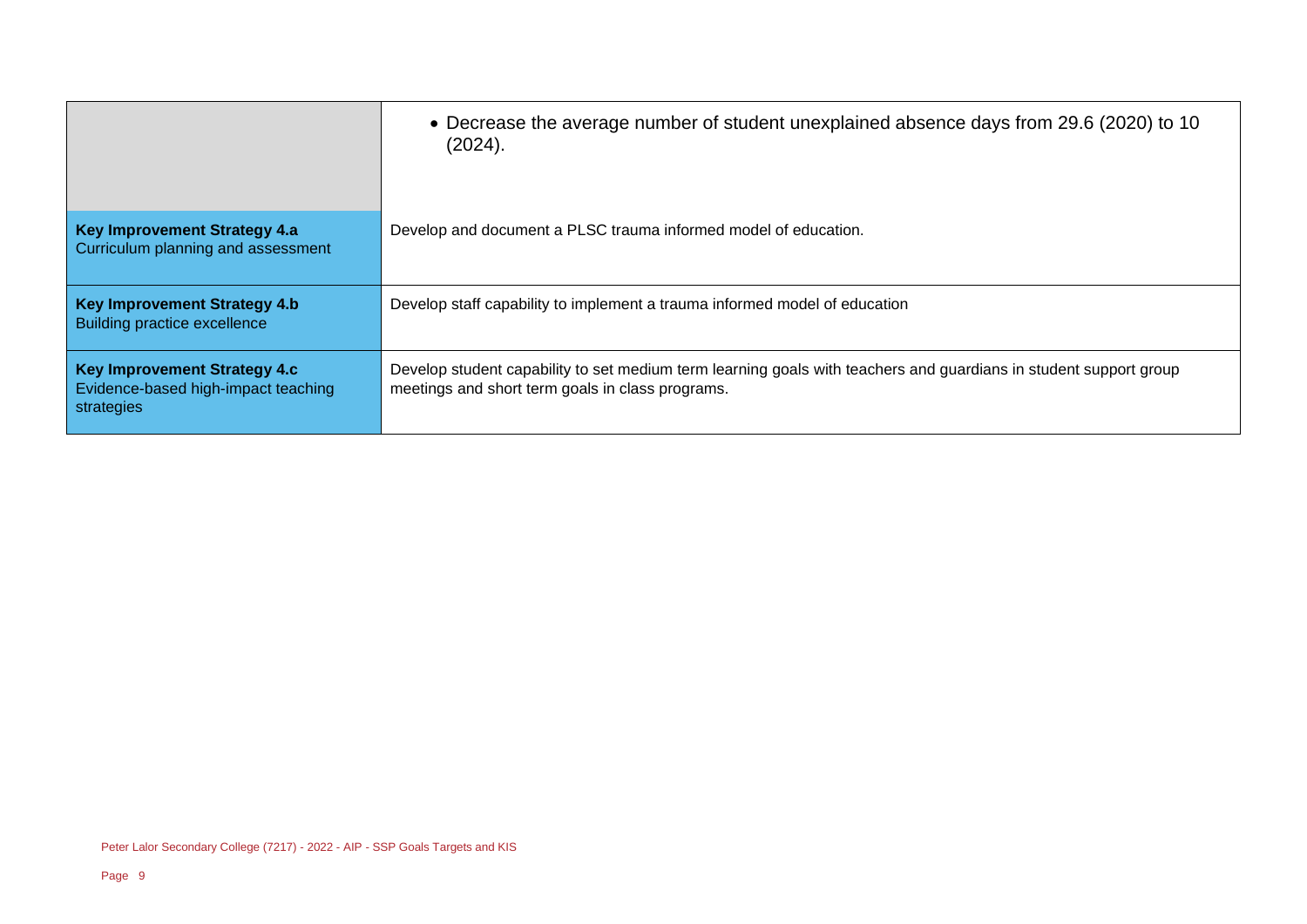## **Select Annual Goals and KIS**

| <b>Four Year Strategic Goals</b>                                                                                                                                                              | Is this<br>selected for<br>focus this<br>year? | <b>Four Year Strategic Targets</b>                                                                                                                                                                                                                                                              | 12 month target<br>The 12 month target is an incremental step<br>towards meeting the 4-year target, using the<br>same data set.                                                                                                                                                                                                                                                                                                                                            |
|-----------------------------------------------------------------------------------------------------------------------------------------------------------------------------------------------|------------------------------------------------|-------------------------------------------------------------------------------------------------------------------------------------------------------------------------------------------------------------------------------------------------------------------------------------------------|----------------------------------------------------------------------------------------------------------------------------------------------------------------------------------------------------------------------------------------------------------------------------------------------------------------------------------------------------------------------------------------------------------------------------------------------------------------------------|
| <b>2022 Priorities Goal</b><br><br><br>Some of our students have thrived in<br>the remote learning environment,<br>others have maintained their learning<br>progress, and some need extra<br> | Yes                                            | Support for the 2022 Priorities                                                                                                                                                                                                                                                                 | School wide implementation of the Berry<br>Street Educational Model in 2022.<br>Establishing the Connect Program,<br>complementing the BSEM allowing us to<br>build strong, positive connections<br>between staff and students, providing a<br>platform for the development of a student<br>leadership program, encouraging student<br>voice and agency.<br>Recruiting key staff to provide adequate<br>resources to address the individual<br>learning needs of students. |
| Improve student learning outcomes.                                                                                                                                                            | No                                             | Improve literacy outcomes:<br>• To have students at Peter Lalor Secondary<br>College achieve one year's growth or more,<br>based on Fountas and Pinnell data, from 40% in<br>2021 to 50% in 2024.<br>• To have 30% of students at Peter Lalor<br>Secondary College achieve one year's growth or |                                                                                                                                                                                                                                                                                                                                                                                                                                                                            |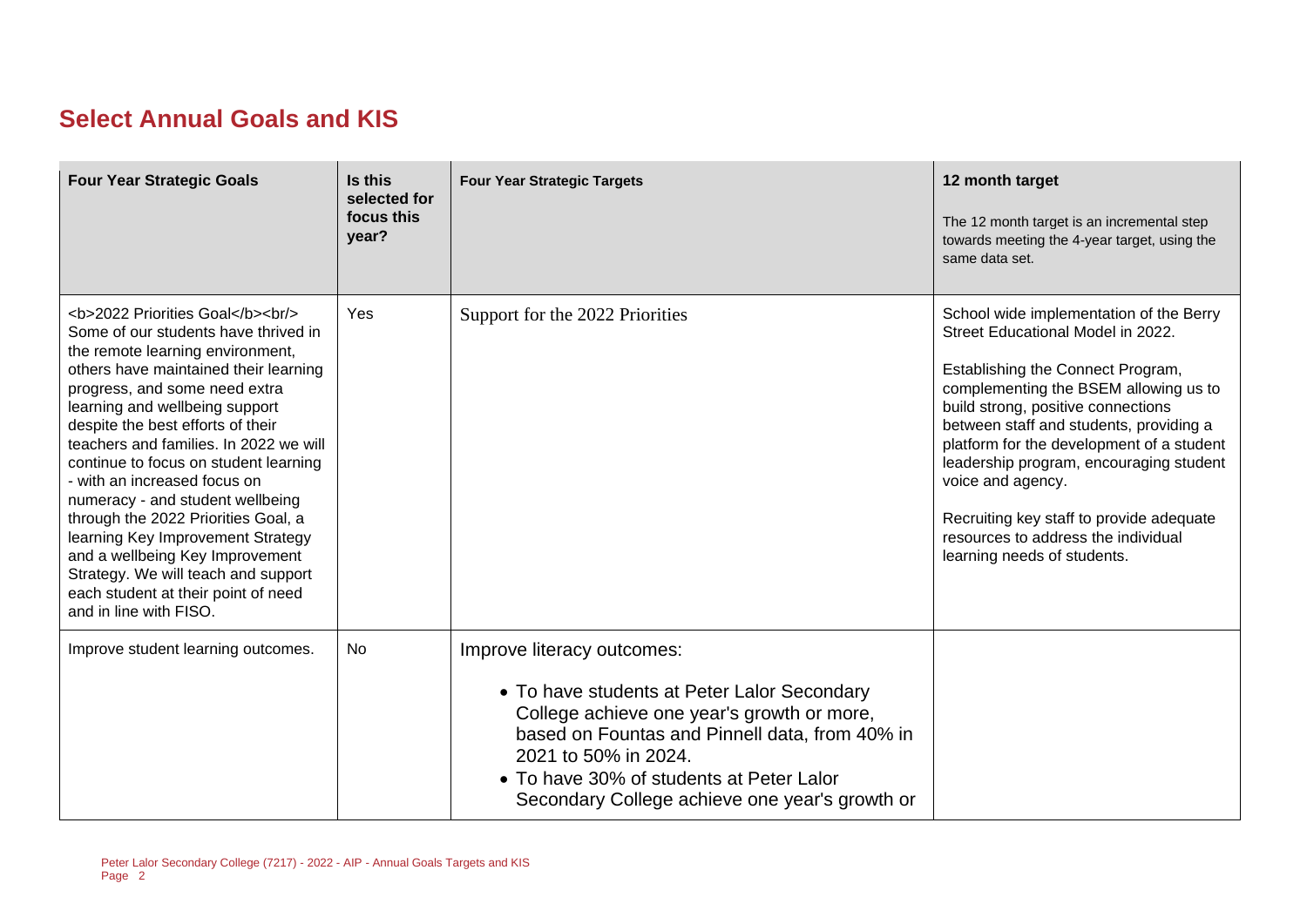|                                                  |           | more, based on PAT Reading Comprehension<br>Assessment, from 2021 to 2024.                                                                                                                                                              |  |
|--------------------------------------------------|-----------|-----------------------------------------------------------------------------------------------------------------------------------------------------------------------------------------------------------------------------------------|--|
|                                                  |           | Improve numeracy outcome:<br>• To have 25% of students at Peter Lalor<br>Secondary College achieve one year's growth or<br>more, based on PAT Maths Assessment, from<br>2021 to 2024.                                                   |  |
|                                                  |           | Improve the percentage positive endorsement for the<br>following factors in the School Staff Survey:<br>• academic emphasis from 59% (2019) to 80%<br>(2024)<br>• collective focus on student learning from 64%<br>(2019) to 80% (2024) |  |
| Improve outcomes in pathways and<br>transitions. | <b>No</b> | Improve the percentage of positive pathways outcomes<br>for students from 50% (2021) to 75% (2024)                                                                                                                                      |  |
|                                                  |           | Improve the percentage of students with Career Action<br>Plans (CAPs) from 50% (2020) to 90% (2024)                                                                                                                                     |  |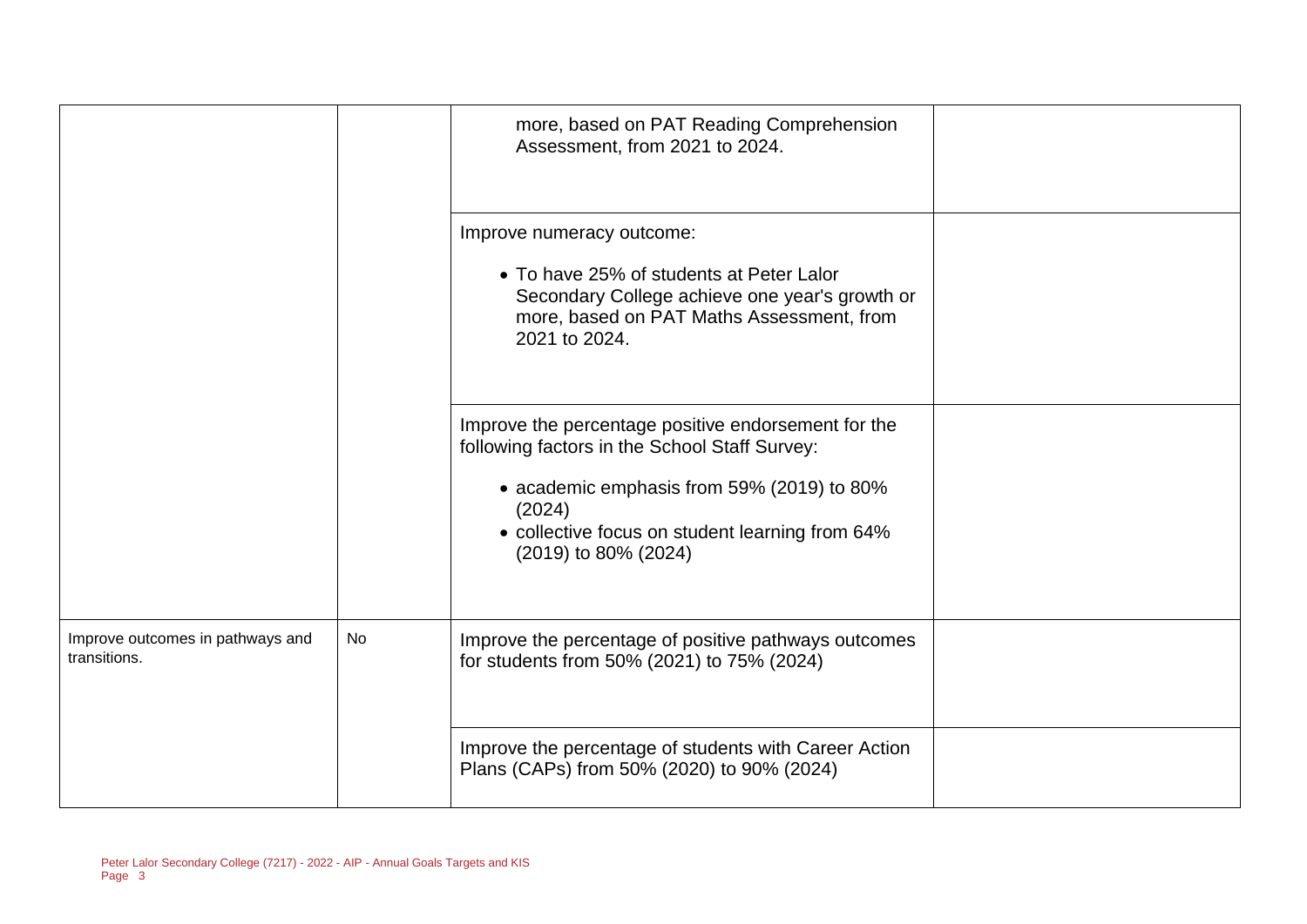|                             |           | Improve the percentage participation rate of students in<br>Student Workplace Learning (SWL) from 32.25% (2020)<br>to 80% (2024)                                                                                                                                                                                                                                                                                                                                                                                                                                                                                                                                                               |  |
|-----------------------------|-----------|------------------------------------------------------------------------------------------------------------------------------------------------------------------------------------------------------------------------------------------------------------------------------------------------------------------------------------------------------------------------------------------------------------------------------------------------------------------------------------------------------------------------------------------------------------------------------------------------------------------------------------------------------------------------------------------------|--|
| Improve student engagement. | <b>No</b> | Improve the levels of student positivity regarding their<br>engagement in school programs with improved positive<br>endorsement in the Attitudes to Schools Survey for<br>Learner Characteristics and Disposition and Social<br>Engagement<br>Learner characteristics and disposition<br>• Attitudes to attendance from 92 percent (2019) to<br>95 percent (2024)<br>• Motivation and interest from 95 percent (2019) to<br>96 percent (2024)<br>• Resilience from 92 percent (2019) to 95 percent<br>(2024)<br>• Self-regulation and goal setting from 91 percent<br>(2019) to 95 percent (2024)<br>• Learning confidence from 93 percent (2019) to<br>95 percent (2024)<br>Social Engagement |  |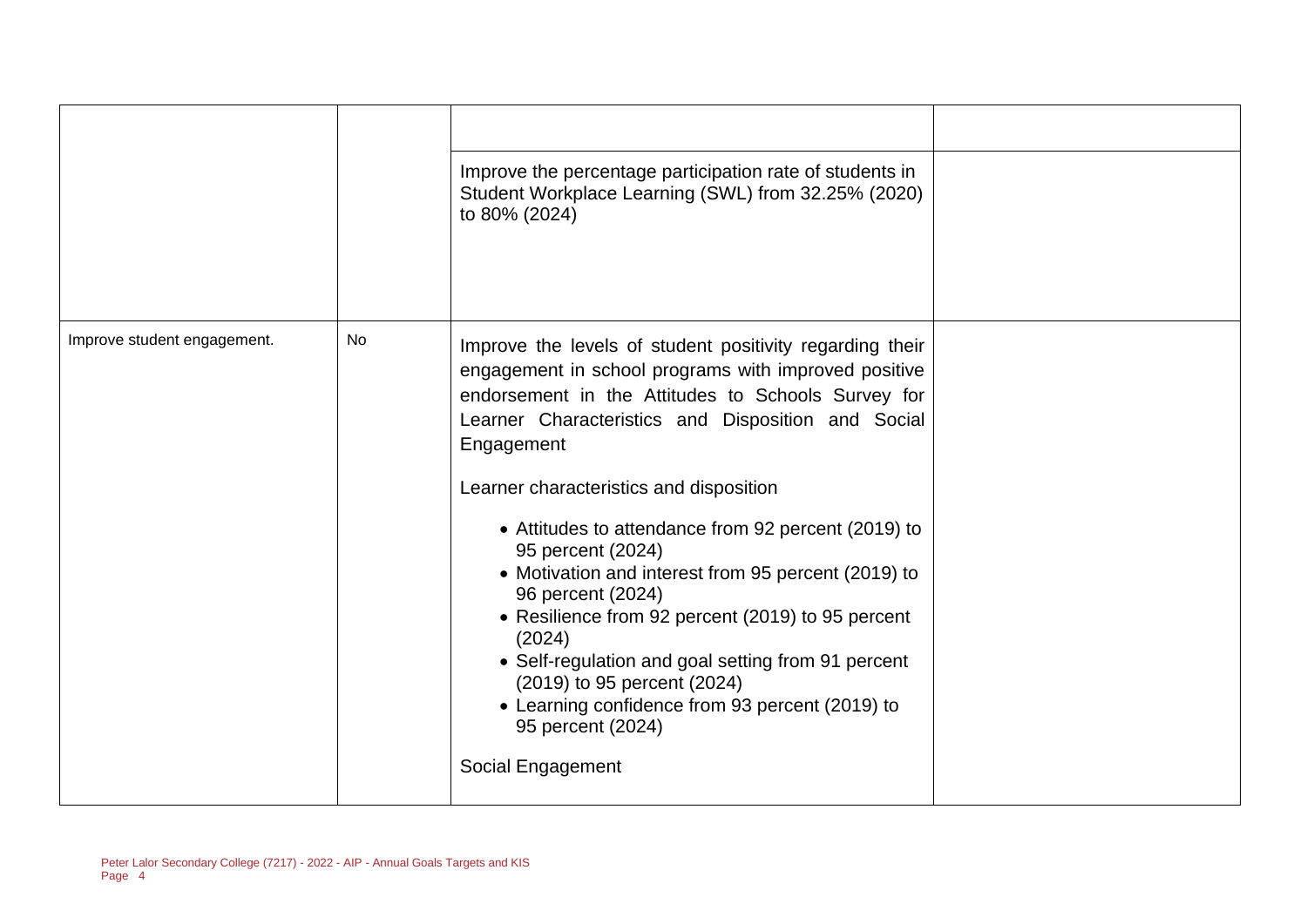| • Sense of connectedness from 94 percent (2019)<br>to 95 percent (2024)<br>• School staged transition (Year 10-12) from 96<br>percent (2019) to 97 percent (2024)<br>• Student voice and agency from 95 percent<br>(2019) to 96 percent (2024)                                                                                                                                                                                                                                                                                                                                                     |  |
|----------------------------------------------------------------------------------------------------------------------------------------------------------------------------------------------------------------------------------------------------------------------------------------------------------------------------------------------------------------------------------------------------------------------------------------------------------------------------------------------------------------------------------------------------------------------------------------------------|--|
| Improve staff attitudes regarding their capability to<br>implement school-wide learning programs. Improvement<br>will be determined by increasing the percentage of<br>endorsement in the Staff Attitudes to Schools Survey in<br>the following areas:<br>• School Climate: From 53.5 percent (2021) to 60<br>percent (2024)<br>• Professional Learning: From 52.8 percent (2021)<br>to 65 percent (2024)<br>• Teaching and Learning- Practice Improvement:<br>From 54.2 percent (2021) to 65 percent (2024)<br>• Teaching and Learning-Planning: From 55.6<br>percent (2021) to 65 percent (2024) |  |
| Improve student attendance across all year levels.<br>• Decrease the average number of student<br>absence days from 44.6 (2020) to 30 (2024)                                                                                                                                                                                                                                                                                                                                                                                                                                                       |  |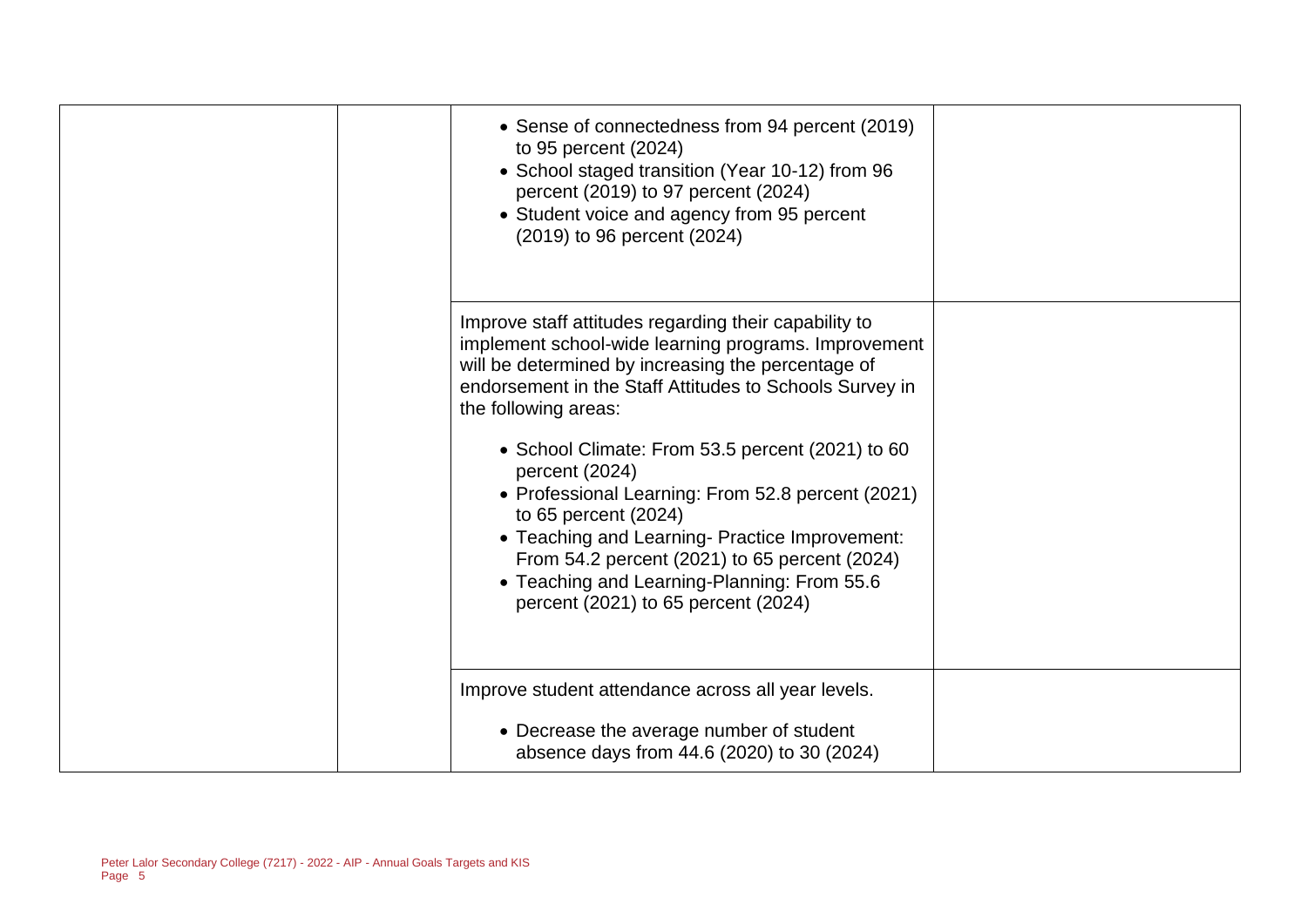| 10 (2024). |  | • Decrease the average number of student<br>unexplained absence days from 29.6 (2020) to |  |
|------------|--|------------------------------------------------------------------------------------------|--|
|------------|--|------------------------------------------------------------------------------------------|--|

| Goal 1                                                                            | <b>2022 Priorities Goal</b><br>Some of our students have thrived in the remote learning environment, others have maintained their learning progress, and<br>some need extra learning and wellbeing support despite the best efforts of their teachers and families. In 2022 we will continue<br>to focus on student learning - with an increased focus on numeracy - and student wellbeing through the 2022 Priorities Goal, a<br>learning Key Improvement Strategy and a wellbeing Key Improvement Strategy. We will teach and support each student at<br>their point of need and in line with FISO. |     |  |  |  |
|-----------------------------------------------------------------------------------|-------------------------------------------------------------------------------------------------------------------------------------------------------------------------------------------------------------------------------------------------------------------------------------------------------------------------------------------------------------------------------------------------------------------------------------------------------------------------------------------------------------------------------------------------------------------------------------------------------|-----|--|--|--|
| 12 Month Target 1.1                                                               | School wide implementation of the Berry Street Educational Model in 2022.<br>Establishing the Connect Program, complementing the BSEM allowing us to build strong, positive connections between staff<br>and students, providing a platform for the development of a student leadership program, encouraging student voice and<br>agency.<br>Recruiting key staff to provide adequate resources to address the individual learning needs of students.                                                                                                                                                 |     |  |  |  |
| <b>Key Improvement Strategies</b><br>Is this KIS selected for focus this<br>year? |                                                                                                                                                                                                                                                                                                                                                                                                                                                                                                                                                                                                       |     |  |  |  |
| KIS <sub>1</sub><br>Priority 2022 Dimension                                       | Learning - Support both those who need extra support and those who have thrived to<br>Yes<br>continue to extend their learning, especially in numeracy                                                                                                                                                                                                                                                                                                                                                                                                                                                |     |  |  |  |
| KIS <sub>2</sub><br>Priority 2022 Dimension                                       | Wellbeing - Effectively mobilise available resources to support students' wellbeing and<br>mental health, especially the most vulnerable                                                                                                                                                                                                                                                                                                                                                                                                                                                              | Yes |  |  |  |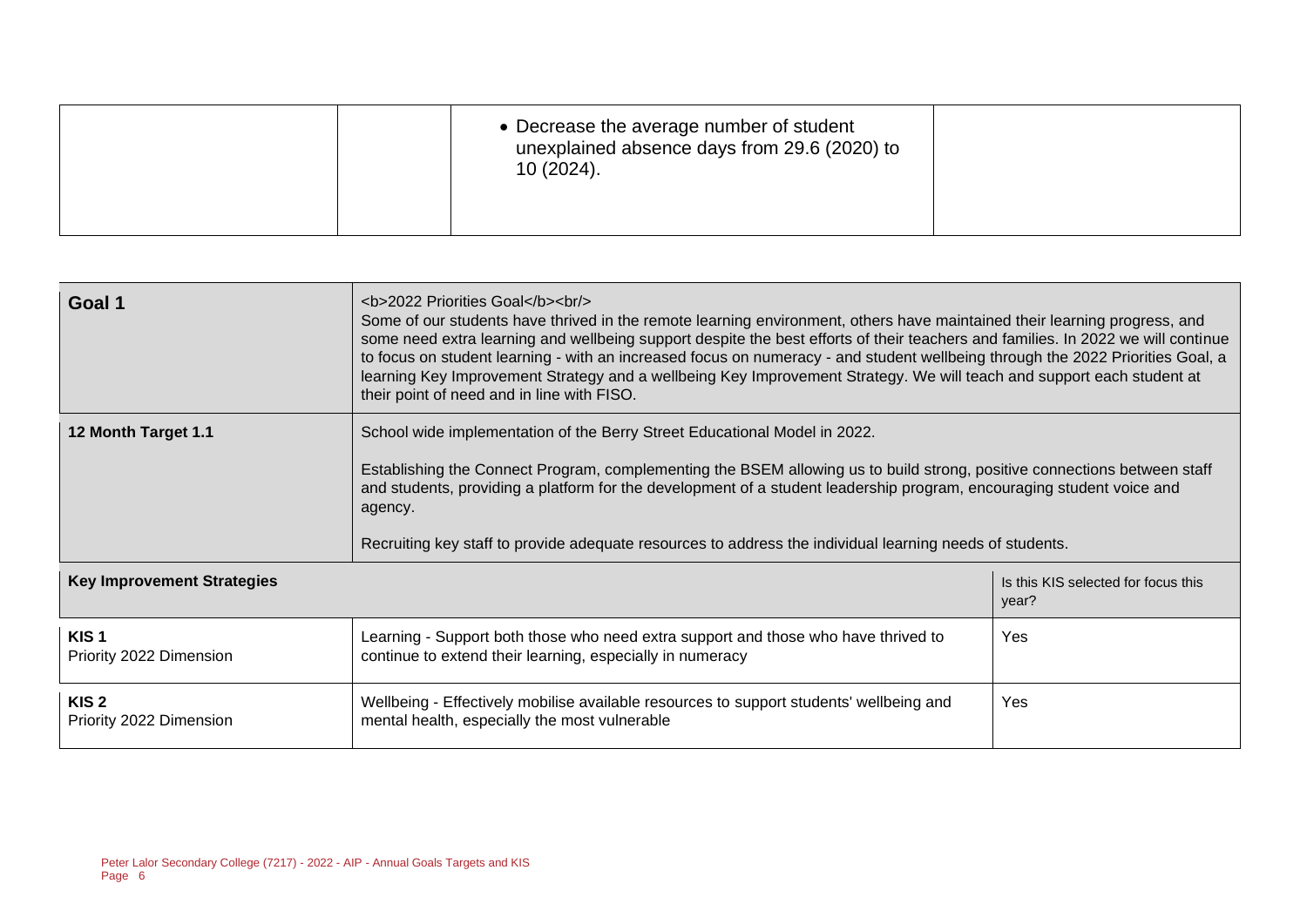| Explain why the school has selected this     | Please leave this field empty. Schools are not required to provide a rationale as this is in line with system priorities for 2022. |
|----------------------------------------------|------------------------------------------------------------------------------------------------------------------------------------|
| KIS as a focus for this year. Please make    |                                                                                                                                    |
| reference to the self-evaluation, relevant   |                                                                                                                                    |
| school data, the progress against School     |                                                                                                                                    |
| Strategic Plan (SSP) goals, targets, and the |                                                                                                                                    |
| diagnosis of issues requiring particular     |                                                                                                                                    |
| attention.                                   |                                                                                                                                    |
|                                              |                                                                                                                                    |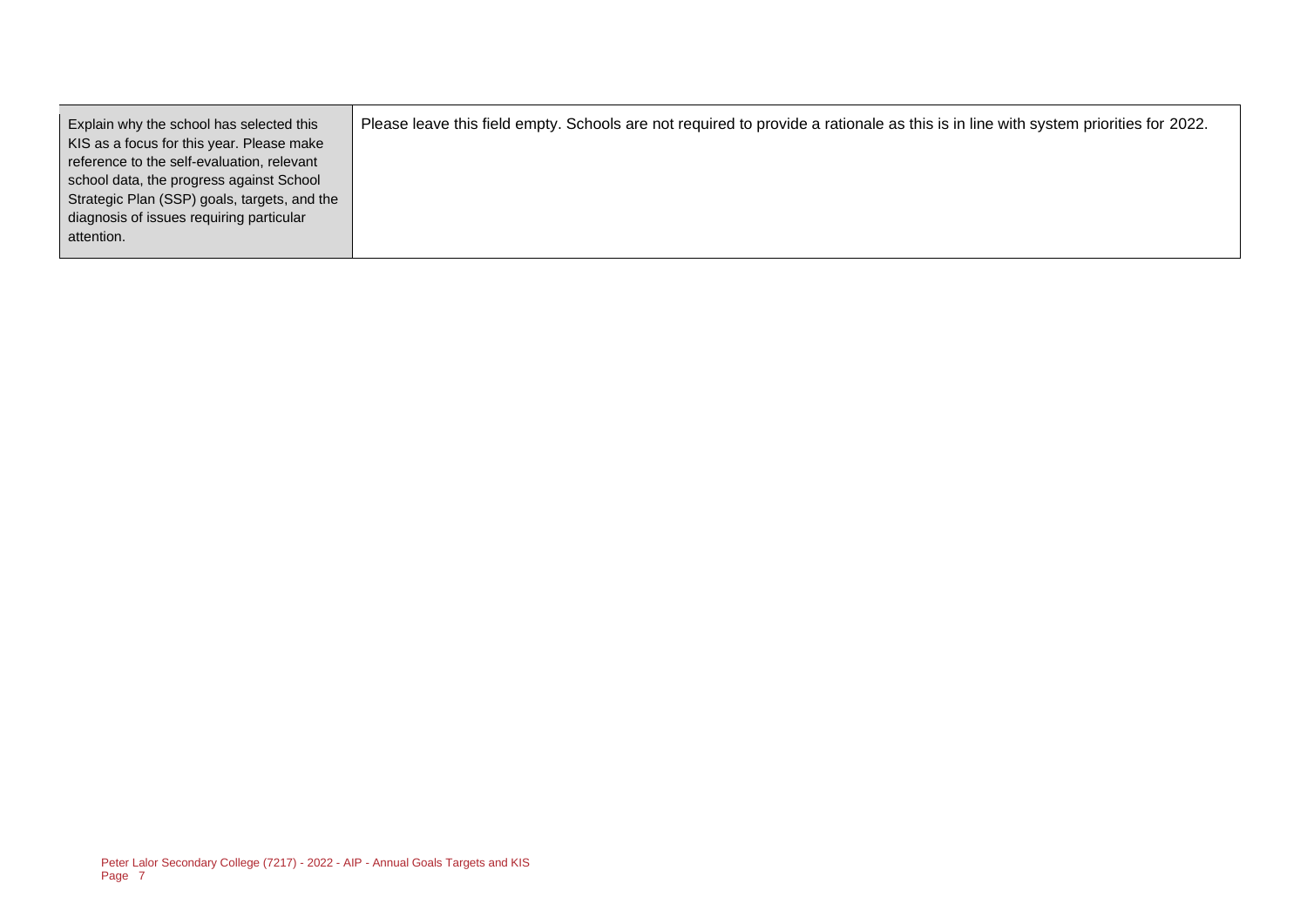## **Define Actions, Outcomes and Activities**

| Goal 1                                      | <b>2022 Priorities Goal</b><br>Some of our students have thrived in the remote learning environment, others have maintained their learning progress, and some<br>need extra learning and wellbeing support despite the best efforts of their teachers and families. In 2022 we will continue to focus on<br>student learning - with an increased focus on numeracy - and student wellbeing through the 2022 Priorities Goal, a learning Key<br>Improvement Strategy and a wellbeing Key Improvement Strategy. We will teach and support each student at their point of need and<br>in line with FISO.                                                                                                                                                                                             |
|---------------------------------------------|---------------------------------------------------------------------------------------------------------------------------------------------------------------------------------------------------------------------------------------------------------------------------------------------------------------------------------------------------------------------------------------------------------------------------------------------------------------------------------------------------------------------------------------------------------------------------------------------------------------------------------------------------------------------------------------------------------------------------------------------------------------------------------------------------|
| 12 Month Target 1.1                         | School wide implementation of the Berry Street Educational Model in 2022.                                                                                                                                                                                                                                                                                                                                                                                                                                                                                                                                                                                                                                                                                                                         |
|                                             | Establishing the Connect Program, complementing the BSEM allowing us to build strong, positive connections between staff and<br>students, providing a platform for the development of a student leadership program, encouraging student voice and agency.                                                                                                                                                                                                                                                                                                                                                                                                                                                                                                                                         |
|                                             | Recruiting key staff to provide adequate resources to address the individual learning needs of students.                                                                                                                                                                                                                                                                                                                                                                                                                                                                                                                                                                                                                                                                                          |
| KIS <sub>1</sub><br>Priority 2022 Dimension | Learning - Support both those who need extra support and those who have thrived to continue to extend their learning, especially in<br>numeracy                                                                                                                                                                                                                                                                                                                                                                                                                                                                                                                                                                                                                                                   |
| <b>Actions</b>                              | Employ a maths teacher (specialist) to work with generalist VCAL staff to build their capacity to teach foundation mathematical<br>concepts.<br>The teacher will not only provide professional development for generalist staff but will also explicitly teach key mathematical concepts<br>alongside staff in a team teaching model.<br>The MYLNS Literacy and Numeracy Leaders will work closely with students identified, who require literacy and numeracy<br>intervention.<br>The Tutor Initiative staffing resource will further support students identified who require intervention.<br>Develop a Learning Diversity Intervention Program.<br>Collect baseline literacy and numeracy data using Fountas & Pinnell, DAL, PAT Reading Comprehension Assessment and PAT<br>Maths Assessment. |
| <b>Outcomes</b>                             | <b>Students</b><br>Student will be confident learners who are willing to engage in set tasks, whose work is scaffolded to meet their zone of proximal                                                                                                                                                                                                                                                                                                                                                                                                                                                                                                                                                                                                                                             |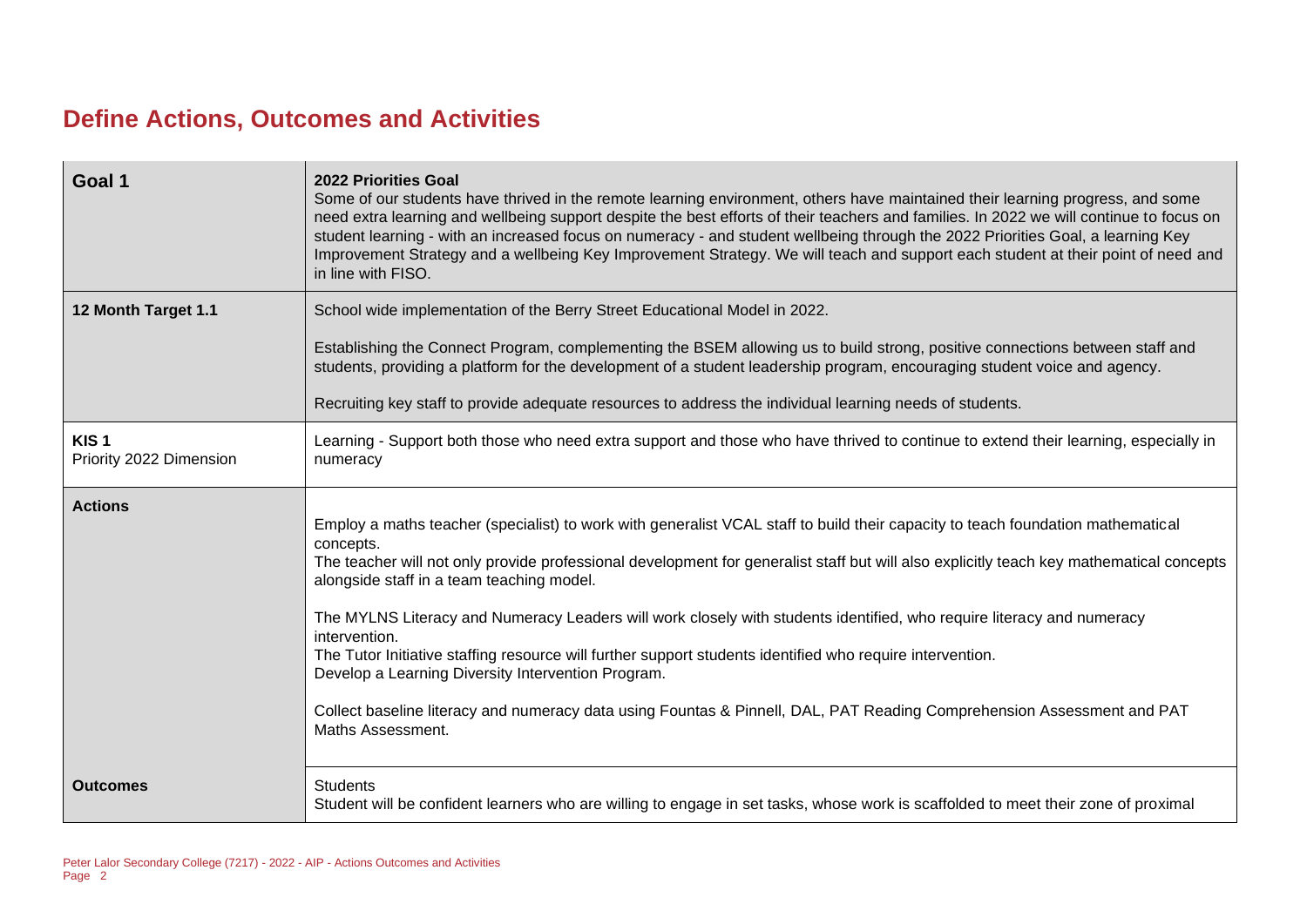|                                                                                                                               | development.<br>Students who require intervention will be provided with relevant scaffolding and support and similarly, students who require extension<br>will be identified and extended as required.<br>Student engagement in learning will increase.                                                                                                                                                                                                                                                                                                                                                                         |                                                                       |                                 |                                             |                                                 |  |
|-------------------------------------------------------------------------------------------------------------------------------|---------------------------------------------------------------------------------------------------------------------------------------------------------------------------------------------------------------------------------------------------------------------------------------------------------------------------------------------------------------------------------------------------------------------------------------------------------------------------------------------------------------------------------------------------------------------------------------------------------------------------------|-----------------------------------------------------------------------|---------------------------------|---------------------------------------------|-------------------------------------------------|--|
|                                                                                                                               | <b>Teachers</b><br>Literacy specialists will have an understanding of whole school approaches to support literacy and can assist in the development of<br>the Learning Diversity Intervention Program.<br>Teachers will have greater confidence in interpreting, implementing and assessing curriculum standards and outcomes.<br>Teachers will have greater understanding of developmental rubrics and performance criteria.<br>Teachers will have a greater understanding of how to analyse data.<br>Teachers will have a shared understanding of the importance of using assessment data to identify next steps in teaching. |                                                                       |                                 |                                             |                                                 |  |
|                                                                                                                               | Leaders<br>Leaders will provide adequate time for staff to meet in their professional learning teams.<br>Leaders will provide staff the opportunity to work collaboratively to build curriculum that is enriching, sparks curiosity, engages the<br>learner and is differentiated to suit the individual learning needs of each student.<br>Leaders will also provide adequate professional development for staff with a focus on; collecting and interpreting data, differentiation<br>and using data to inform teaching practice.                                                                                             |                                                                       |                                 |                                             |                                                 |  |
| <b>Success Indicators</b>                                                                                                     | Use Fountas & Pinnell to obtain comparative data, measuring grown over six months in Literacy.<br>Use PAT Reading Comprehension Assessment and PAT Maths Assessment to obtain comparative data to measure growth over six<br>months in Literacy and Numeracy.<br>Use pre-test and post-test data to measure growth specific to the subject area being taught.<br>Date from staff surveys and focus groups to track progress.<br>Data from student surveys and focus groups.                                                                                                                                                     |                                                                       |                                 |                                             |                                                 |  |
| <b>Activities and Milestones</b>                                                                                              |                                                                                                                                                                                                                                                                                                                                                                                                                                                                                                                                                                                                                                 | <b>People Responsible</b>                                             | Is this a PL<br><b>Priority</b> | When                                        | <b>Funding Streams</b>                          |  |
| Professional learning for staff on pre-testing and post-testing as a<br>means to differentiate curriculum and measure growth. |                                                                                                                                                                                                                                                                                                                                                                                                                                                                                                                                                                                                                                 | $\triangleright$ Learning Specialist(s)<br>$\triangleright$ Principal | $\overline{M}$ PLP<br>Priority  | from:<br>Term 2<br>to:<br>Term <sub>3</sub> | \$0.00<br>$\Box$ Equity funding will<br>be used |  |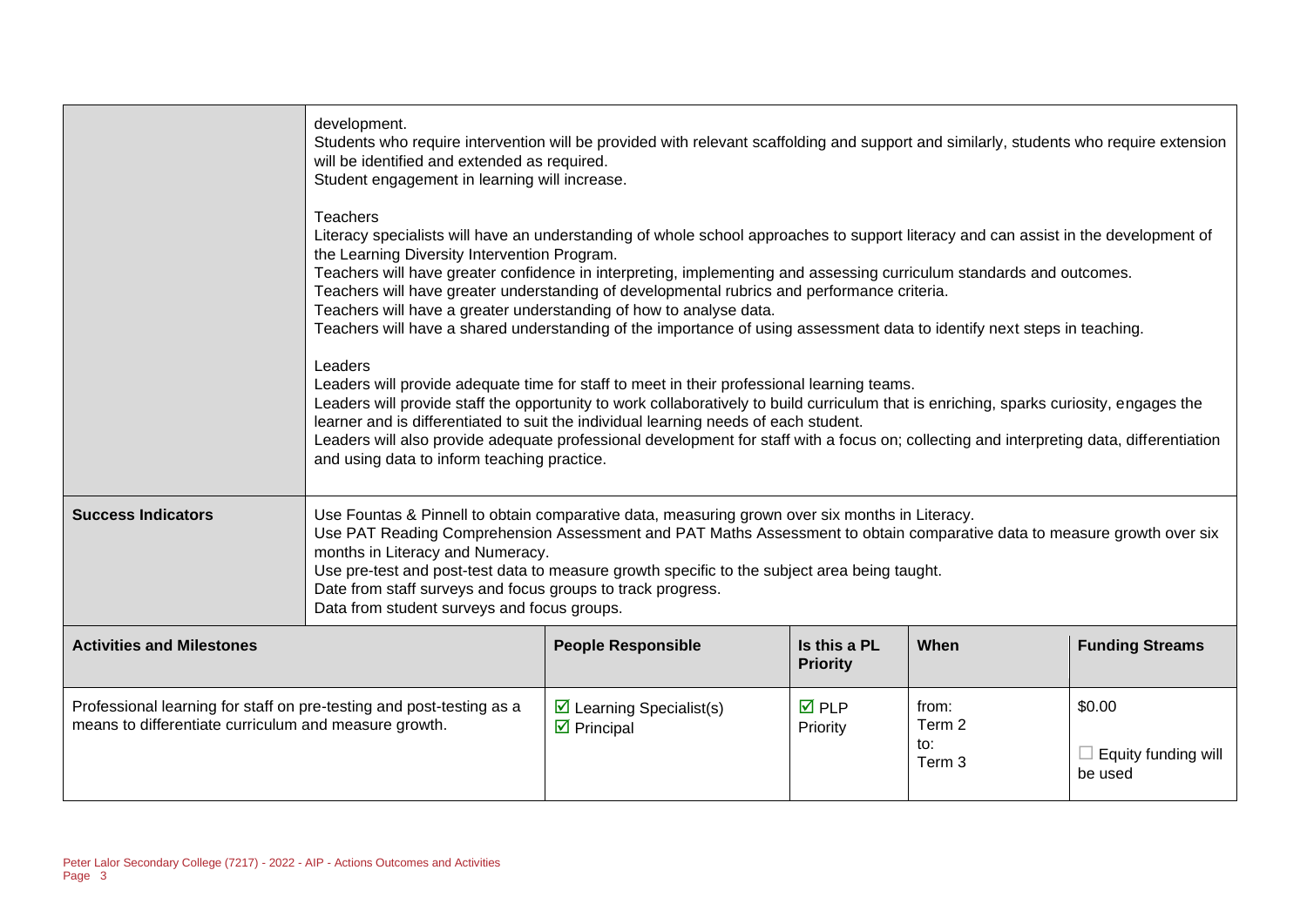|                                                                                              |                                                                                                                                                                                                        |                                |                                  | $\Box$ Disability Inclusion<br>Tier 2 Funding will be<br>used<br>$\Box$ Schools Mental<br>Health Menu items<br>will be used which<br>may include DET<br>funded or free items                                                    |
|----------------------------------------------------------------------------------------------|--------------------------------------------------------------------------------------------------------------------------------------------------------------------------------------------------------|--------------------------------|----------------------------------|---------------------------------------------------------------------------------------------------------------------------------------------------------------------------------------------------------------------------------|
| Develop Learning Diversity Intervention Program                                              | ☑ Assistant Principal<br>$\triangleright$ Learning Specialist(s)<br>$\triangleright$ Literacy Improvement<br>Teacher<br>$\triangleright$ Numeracy Improvement<br>Teacher<br>$\triangleright$ Principal | $\Box$ PLP<br>Priority         | from:<br>Term 1<br>to:<br>Term 4 | \$0.00<br>$\Box$ Equity funding will<br>be used<br>$\Box$ Disability Inclusion<br>Tier 2 Funding will be<br>used<br>$\Box$ Schools Mental<br>Health Menu items<br>will be used which<br>may include DET<br>funded or free items |
| Participation in The Victorian Academy of Teaching and Learning -<br><b>Leading Literacy</b> | ☑ Assistant Principal<br>$\triangleright$ Learning Specialist(s)<br>$\triangleright$ Literacy Improvement<br>Teacher                                                                                   | $\overline{M}$ PLP<br>Priority | from:<br>Term 1<br>to:<br>Term 4 | \$770.00<br>$\overline{\mathbf{y}}$ Equity funding will<br>be used<br>$\Box$ Disability Inclusion<br>Tier 2 Funding will be<br>used<br>$\Box$ Schools Mental<br>Health Menu items<br>will be used which                         |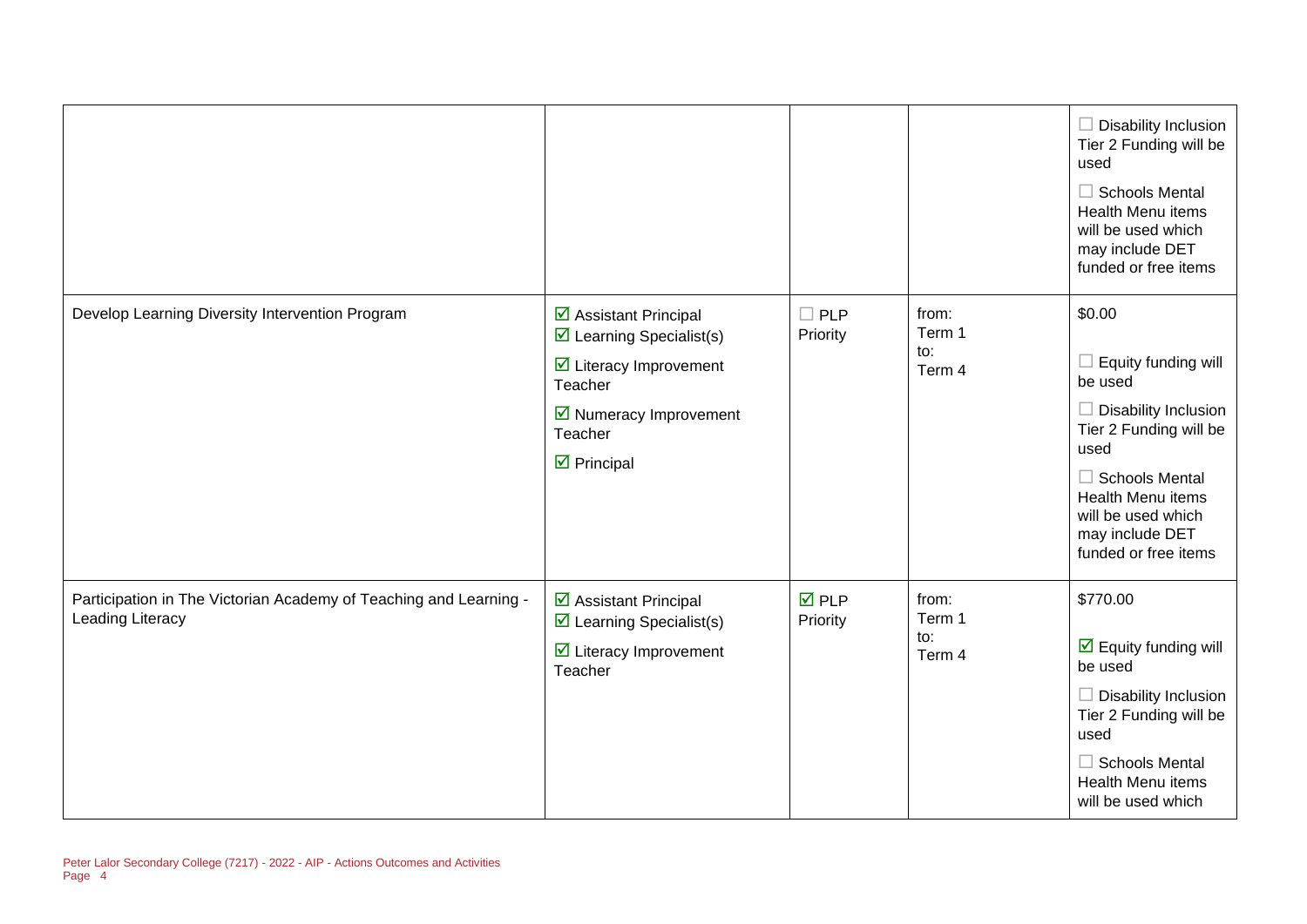|                                             |                                                                                                                                                                                                                                                                                                                                                                                                                                                                                                                                       |                                                                                                                            |                         |                                             | may include DET<br>funded or free items                                                                                                                                                                                                |
|---------------------------------------------|---------------------------------------------------------------------------------------------------------------------------------------------------------------------------------------------------------------------------------------------------------------------------------------------------------------------------------------------------------------------------------------------------------------------------------------------------------------------------------------------------------------------------------------|----------------------------------------------------------------------------------------------------------------------------|-------------------------|---------------------------------------------|----------------------------------------------------------------------------------------------------------------------------------------------------------------------------------------------------------------------------------------|
| Professional learning on data analysis.     |                                                                                                                                                                                                                                                                                                                                                                                                                                                                                                                                       | $\triangleright$ Assistant Principal<br>$\overline{\mathbf{2}}$ Leadership Team<br>$\triangleright$ Learning Specialist(s) | <b>ØPLP</b><br>Priority | from:<br>Term 2<br>to:<br>Term <sub>3</sub> | \$0.00<br>$\Box$ Equity funding will<br>be used<br>$\Box$ Disability Inclusion<br>Tier 2 Funding will be<br>used<br>$\Box$ Schools Mental<br><b>Health Menu items</b><br>will be used which<br>may include DET<br>funded or free items |
| KIS <sub>2</sub><br>Priority 2022 Dimension | Wellbeing - Effectively mobilise available resources to support students' wellbeing and mental health, especially the most vulnerable                                                                                                                                                                                                                                                                                                                                                                                                 |                                                                                                                            |                         |                                             |                                                                                                                                                                                                                                        |
| <b>Actions</b>                              | School wide implementation of the Berry Street Educational Model<br>Restructure the current well-being model to align with FISO 2.0, with the core focus to be on the correlation between learning and<br>well-being.<br>Engage the expertise of the Mental Health Practitioner to build staff capacity and provide resources for staff to support student well-<br>being and mental health.                                                                                                                                          |                                                                                                                            |                         |                                             |                                                                                                                                                                                                                                        |
| <b>Outcomes</b>                             | <b>Students</b><br>Students will have consistent behavioural expectations and be provided with a learning environment that is safe, nurturing and<br>suitable to their needs.<br>We will:<br>Build students' capacity by increasing physical regulation of the stress response, de-escalation and focus.<br>Improve self-esteem and capacity for healthy relationships.<br>See less anti-social behaviours for future success.<br>Improve high school completion and participation on post-school training, education and employment. |                                                                                                                            |                         |                                             |                                                                                                                                                                                                                                        |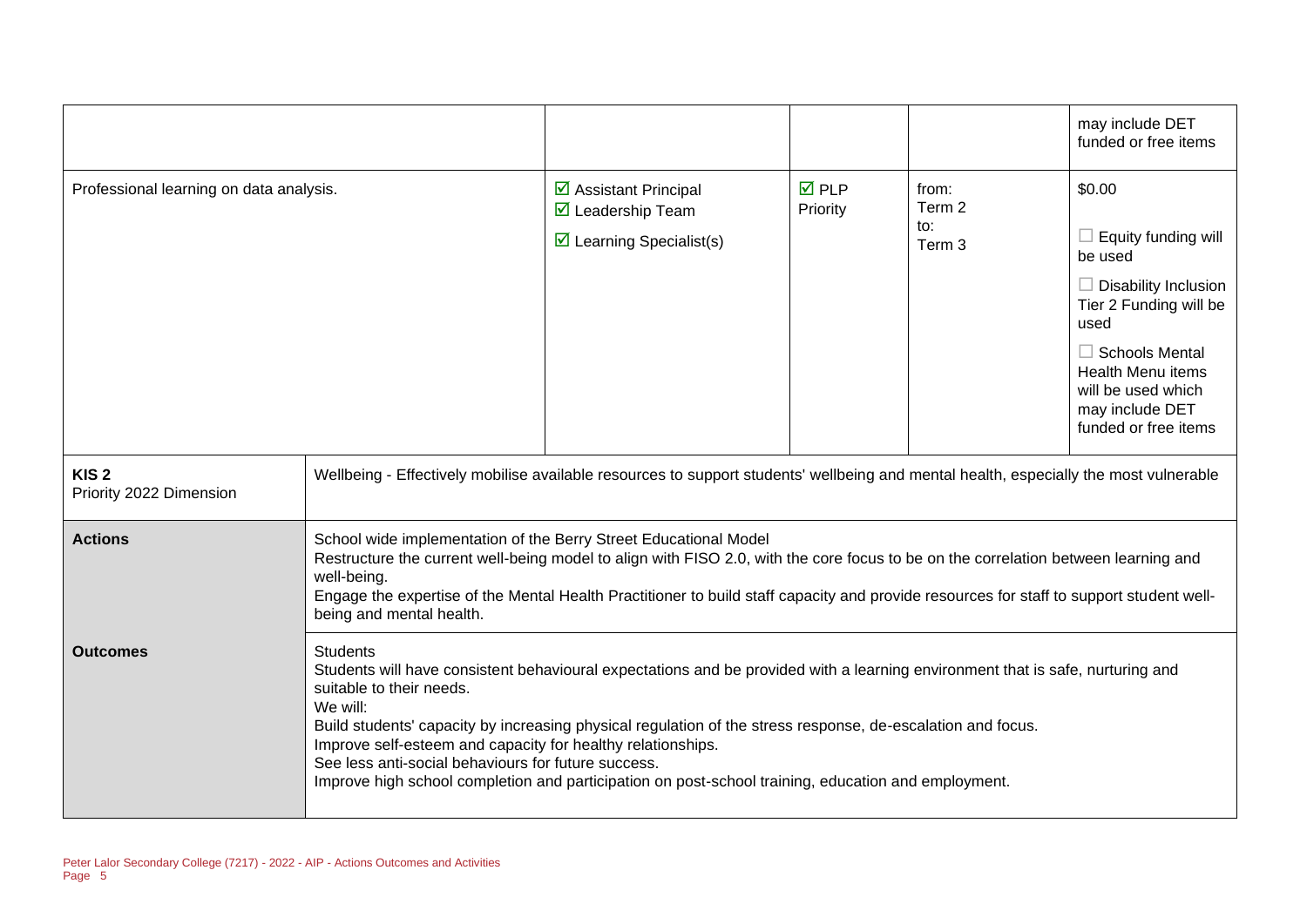|                                                                                                                                                               | <b>Teachers</b><br>Leaders<br>culture and teacher practice.<br>Community                                                                                                                                                                                                                                                                                                                                                         | Teachers will nurture on-task learning through relational classroom management strategies.<br>Teachers will motivate students with strategies that increase their willingness to learn.<br>Leaders will support staff to develop their capacity to take strategies back to their classes, leading to whole school changes in school<br>We will create a culture of academic persistence by nurturing resilience, emotional intelligence and a growth mindset. |                                 |                                  |                                                                                                                                                                                                                                             |
|---------------------------------------------------------------------------------------------------------------------------------------------------------------|----------------------------------------------------------------------------------------------------------------------------------------------------------------------------------------------------------------------------------------------------------------------------------------------------------------------------------------------------------------------------------------------------------------------------------|---------------------------------------------------------------------------------------------------------------------------------------------------------------------------------------------------------------------------------------------------------------------------------------------------------------------------------------------------------------------------------------------------------------------------------------------------------------|---------------------------------|----------------------------------|---------------------------------------------------------------------------------------------------------------------------------------------------------------------------------------------------------------------------------------------|
| <b>Success Indicators</b>                                                                                                                                     | Improved academic growth and social/emotional well-being<br>Greater ability to maintain relationships<br>Increased school attendance - Attendance Data<br>Decreased incident reports and suspensions - Compass Data<br>Increased teacher knowledge and capacity to work with students - Attitudes to School Survey<br>Date from staff surveys and focus groups to track progress.<br>Data from student surveys and focus groups. |                                                                                                                                                                                                                                                                                                                                                                                                                                                               |                                 |                                  |                                                                                                                                                                                                                                             |
| <b>Activities and Milestones</b>                                                                                                                              |                                                                                                                                                                                                                                                                                                                                                                                                                                  | <b>People Responsible</b>                                                                                                                                                                                                                                                                                                                                                                                                                                     | Is this a PL<br><b>Priority</b> | When                             | <b>Funding Streams</b>                                                                                                                                                                                                                      |
| School wide implementation of the Berry Street Educational Model.<br>Funded by Mental Health Initiative residual from previous years of<br>unallocated funds. |                                                                                                                                                                                                                                                                                                                                                                                                                                  | $\overline{\mathbf{2}}$ Administration Team<br>$\triangleright$ Education Support<br>$\triangleright$ Principal<br>☑ School Leadership Team<br>$\overline{\mathbf{M}}$ Teacher(s)<br>$\triangledown$ Wellbeing Team                                                                                                                                                                                                                                           | $\overline{M}$ PLP<br>Priority  | from:<br>Term 1<br>to:<br>Term 4 | \$20,000.00<br>$\Box$ Equity funding will<br>be used<br>$\Box$ Disability Inclusion<br>Tier 2 Funding will be<br>used<br>$\Box$ Schools Mental<br><b>Health Menu items</b><br>will be used which<br>may include DET<br>funded or free items |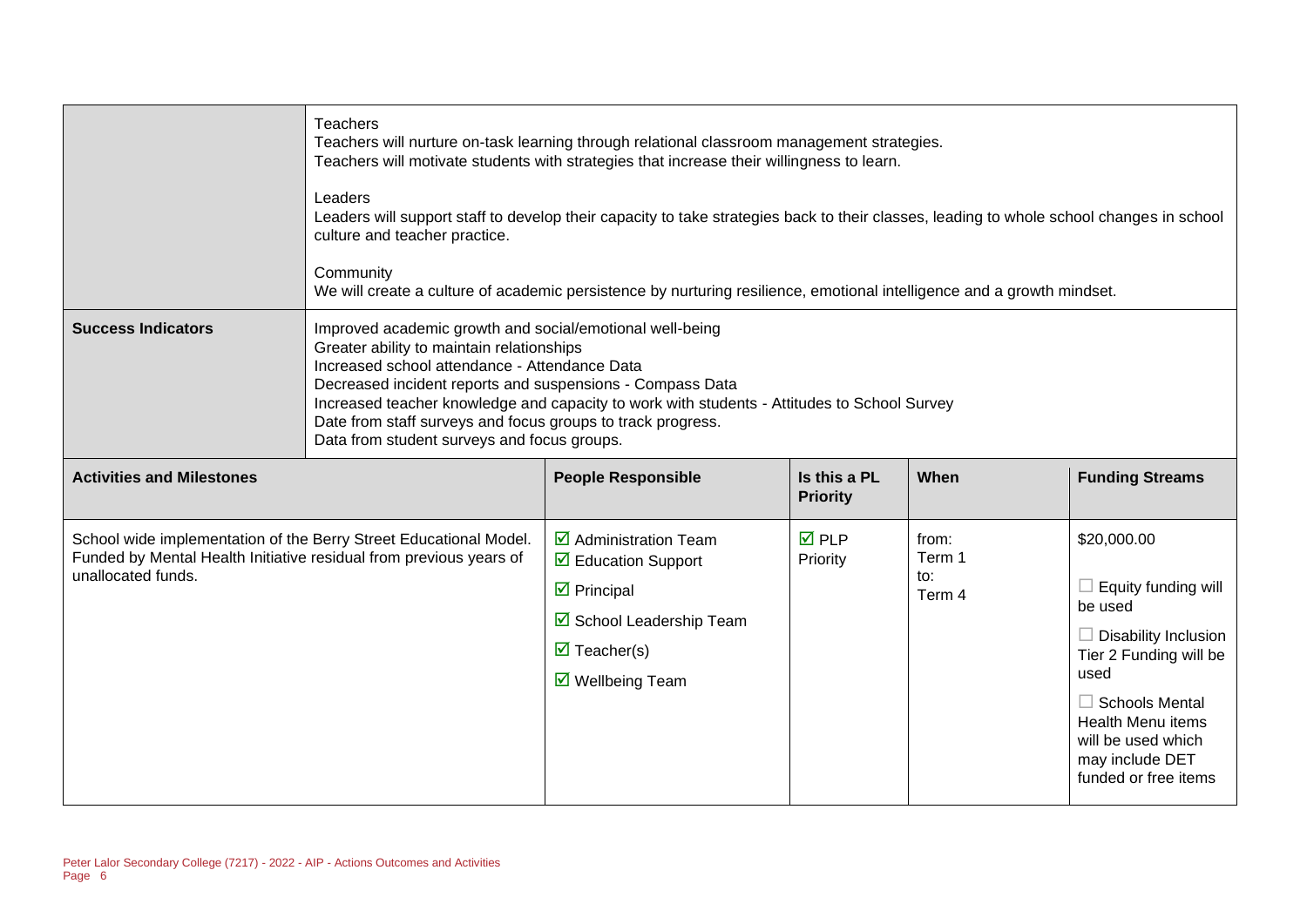## **Funding Planner**

### Summary of Budget and Allocated Funding

| <b>Summary of Budget</b>            | School's total funding (\$) | <b>Funding Allocated in activities (\$)</b> | Still available/shortfall |
|-------------------------------------|-----------------------------|---------------------------------------------|---------------------------|
| <b>Equity Funding</b>               | \$198,413.25                | \$196,500.00                                | \$1,913.25                |
| Disability Inclusion Tier 2 Funding | \$0.00                      | \$0.00                                      | \$0.00                    |
| Schools Mental Health Fund and Menu | \$0.00                      | \$0.00                                      | \$0.00                    |
| <b>Total</b>                        | \$198,413.25                | \$196,500.00                                | \$1,913.25                |

#### Activities and Milestones – Total Budget

| <b>Activities and Milestones</b>                                                      | <b>Budget</b> |
|---------------------------------------------------------------------------------------|---------------|
| Participation in The Victorian Academy of Teaching and<br>Learning - Leading Literacy | \$770.00      |
| <b>Totals</b>                                                                         | \$770.00      |

### Activities and Milestones - Equity Funding

| <b>Activities and Milestones</b>                                                         | When                             | Funding allocated (\$) | Category                                                                         |
|------------------------------------------------------------------------------------------|----------------------------------|------------------------|----------------------------------------------------------------------------------|
| Participation in The Victorian<br>Academy of Teaching and Learning<br>- Leading Literacy | from:<br>Term 1<br>to:<br>Term 4 | \$1,500.00             | $\triangleright$ Teaching and learning programs and resources<br>$\boxtimes$ CRT |
| <b>Totals</b>                                                                            |                                  | \$1,500.00             |                                                                                  |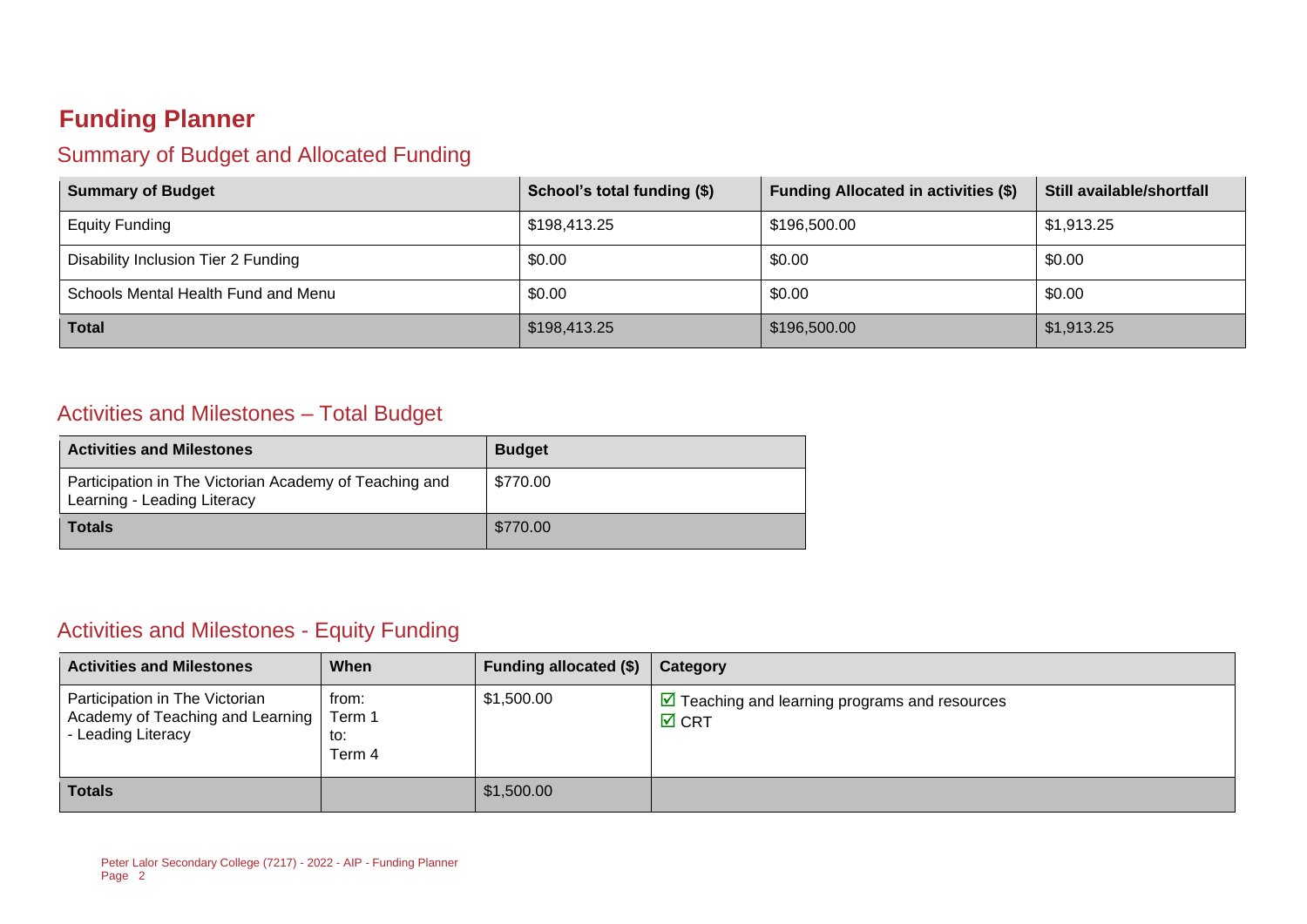#### Activities and Milestones - Disability Inclusion Funding

| <b>Activities and Milestones</b> | When | Funding allocated (\$) | <b>Category</b> |
|----------------------------------|------|------------------------|-----------------|
| Totals                           |      | \$0.00                 |                 |

#### Activities and Milestones - Schools Mental Health Fund and Menu

| <b>Activities and Milestones</b> | When | Funding allocated (\$) | Category |
|----------------------------------|------|------------------------|----------|
| <b>Totals</b>                    |      | \$0.00                 |          |

#### Additional Funding Planner – Total Budget

| <b>Activities and Milestones</b>                                                        | <b>Budget</b> |
|-----------------------------------------------------------------------------------------|---------------|
| Additional staff, to reduce class sizes and provide a<br>targeted learning environment. | \$195,000.00  |
| <b>Totals</b>                                                                           | \$195,000.00  |

### Additional Funding Planner – Equity Funding

| <b>Activities and Milestones</b>                                                           | When            | <b>Funding allocated (\$)</b> | Category                                                     |
|--------------------------------------------------------------------------------------------|-----------------|-------------------------------|--------------------------------------------------------------|
| Additional staff, to reduce class<br>sizes and provide a targeted<br>learning environment. | trom:<br>Term 1 | \$195,000.00                  | $\triangledown$ Teaching and learning programs and resources |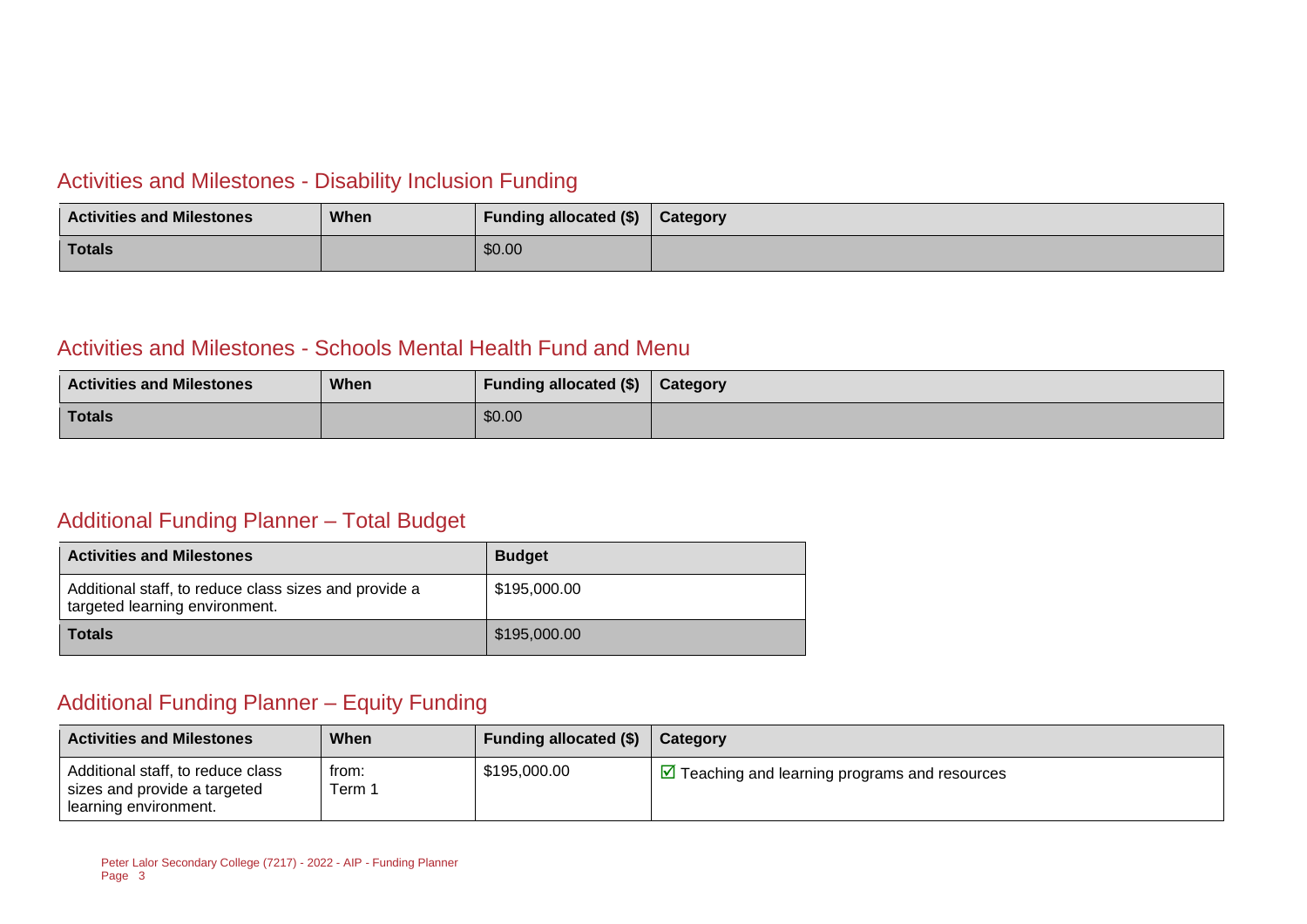|               | to:<br>Term 4 |              |  |
|---------------|---------------|--------------|--|
| <b>Totals</b> |               | \$195,000.00 |  |

### Additional Funding Planner – Disability Inclusion Funding

| <b>Activities and Milestones</b>                                                           | When                             | <b>Funding allocated (\$)</b> | Category |
|--------------------------------------------------------------------------------------------|----------------------------------|-------------------------------|----------|
| Additional staff, to reduce class<br>sizes and provide a targeted<br>learning environment. | from:<br>Term 1<br>to:<br>Term 4 |                               |          |
| <b>Totals</b>                                                                              |                                  |                               |          |

### Additional Funding Planner – Schools Mental Health Fund and Menu

| <b>Activities and Milestones</b>                                                           | When                             | Funding allocated (\$) | Category |
|--------------------------------------------------------------------------------------------|----------------------------------|------------------------|----------|
| Additional staff, to reduce class<br>sizes and provide a targeted<br>learning environment. | from:<br>Term 1<br>to:<br>Term 4 | \$0.00                 |          |
| <b>Totals</b>                                                                              |                                  | \$0.00                 |          |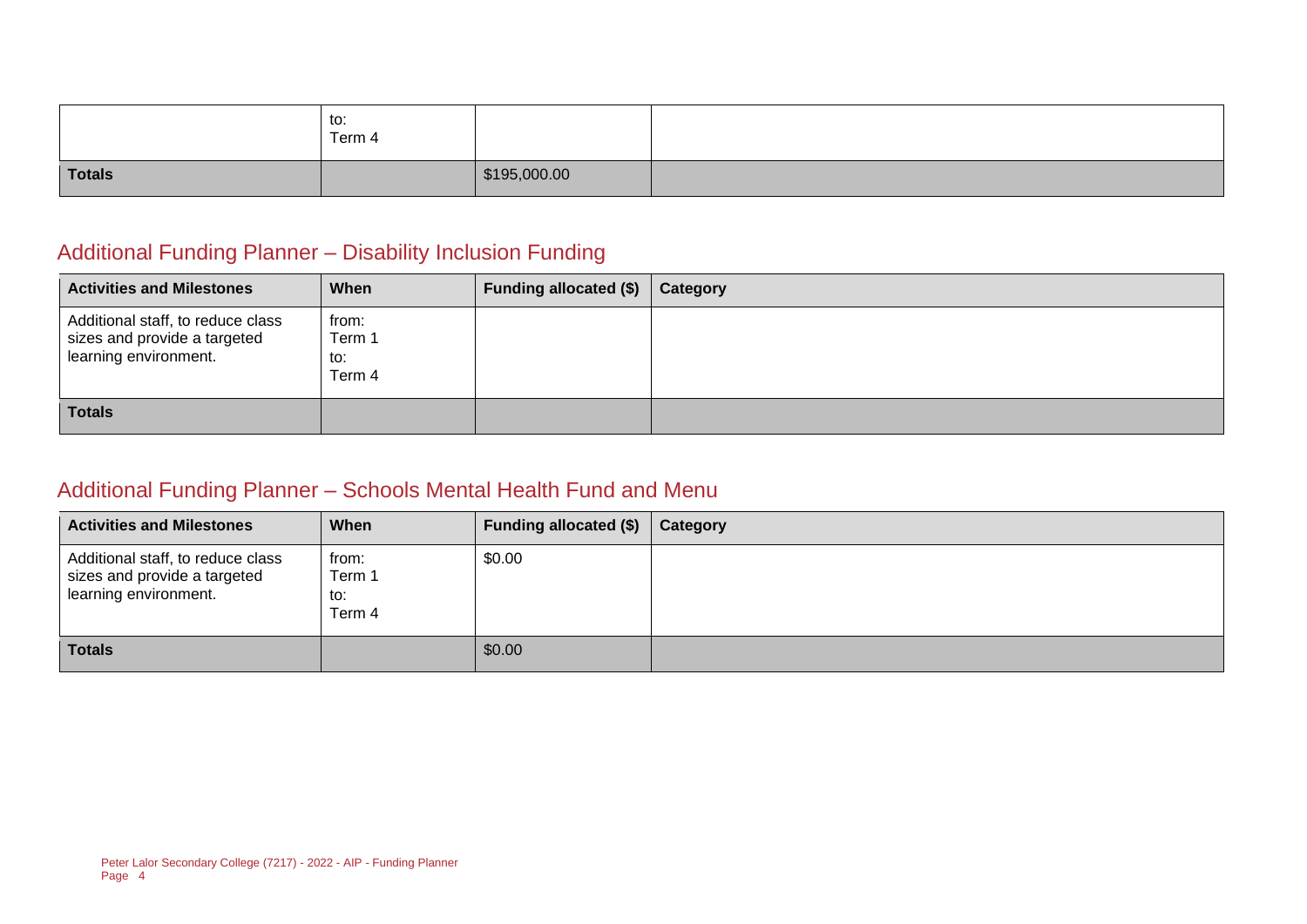# **Professional Learning and Development Plan**

| <b>Professional Learning</b><br><b>Priority</b>                                                                                         | Who                                                                                                                                                               | When                                        | <b>Key Professional Learning</b><br><b>Strategies</b>                                                                                     | <b>Organisational Structure</b>                                                                                          | <b>Expertise Accessed</b>                                                            | Where                                                                                          |
|-----------------------------------------------------------------------------------------------------------------------------------------|-------------------------------------------------------------------------------------------------------------------------------------------------------------------|---------------------------------------------|-------------------------------------------------------------------------------------------------------------------------------------------|--------------------------------------------------------------------------------------------------------------------------|--------------------------------------------------------------------------------------|------------------------------------------------------------------------------------------------|
| Professional learning for staff<br>on pre-testing and post-<br>testing as a means to<br>differentiate curriculum and<br>measure growth. | $\overline{\mathbf{z}}$ Learning<br>Specialist(s)<br>$\overline{\mathbf{z}}$ Principal                                                                            | from:<br>Term 2<br>$\mathsf{to}:$<br>Term 3 | $\boxtimes$ Planning<br>$\triangleright$ Curriculum development<br>$\triangleright$ Demonstration lessons                                 | ☑ Formal School Meeting /<br><b>Internal Professional</b><br><b>Learning Sessions</b><br>$\triangledown$ PLC/PLT Meeting | $\overline{\mathbf{d}}$ Internal staff<br>$\triangleright$ Learning Specialist       | $\overline{\Box}$ On-site                                                                      |
| Participation in The Victorian<br>Academy of Teaching and<br>Learning - Leading Literacy                                                | $\overline{\mathbf{M}}$ Assistant<br>Principal<br>$\overline{\mathbf{z}}$ Learning<br>Specialist(s)<br>$\overline{\mathbf{y}}$ Literacy<br>Improvement<br>Teacher | from:<br>Term 1<br>to:<br>Term 4            | $\triangleright$ Curriculum development                                                                                                   | ☑ Formal School Meeting /<br><b>Internal Professional</b><br>Learning Sessions<br>$\triangledown$ PLC/PLT Meeting        | $\overline{\mathbf{M}}$ Bastow<br>program/course                                     | $\overline{\Box}$ Off-site<br>The<br>Victorian<br>Academy<br>оf<br>Teaching<br>and<br>Learning |
| Professional learning on data<br>analysis.                                                                                              | $\overline{\mathbf{z}}$ Assistant<br>Principal<br>$\overline{\mathbf{M}}$ Leadership<br>Team<br>$\overline{\mathbf{z}}$ Learning<br>Specialist(s)                 | from:<br>Term 2<br>to:<br>Term 3            | $\overline{\mathbf{z}}$ Planning<br>$\overline{\mathbf{a}}$ Design of formative<br>assessments<br>$\triangleright$ Curriculum development | ☑ Formal School Meeting /<br><b>Internal Professional</b><br>Learning Sessions<br>☑ PLC/PLT Meeting                      | $\overline{\mathbf{d}}$ Internal staff                                               | $\overline{\mathsf{M}}$ On-site                                                                |
| School wide implementation<br>of the Berry Street<br><b>Educational Model.</b><br>Funded by Mental Health                               | ☑<br>Administration<br>Team                                                                                                                                       | from:<br>Term 1<br>to:<br>Term 4            | $\overline{\mathbf{2}}$ Collaborative<br>Inquiry/Action Research<br>team<br>☑ Formalised PLC/PLTs                                         | ■ Whole School Pupil<br>Free Day                                                                                         | ☑ School improvement<br>partnerships<br>$\overline{\mathbf{y}}$ External consultants | $\overline{\mathsf{M}}$ On-site                                                                |